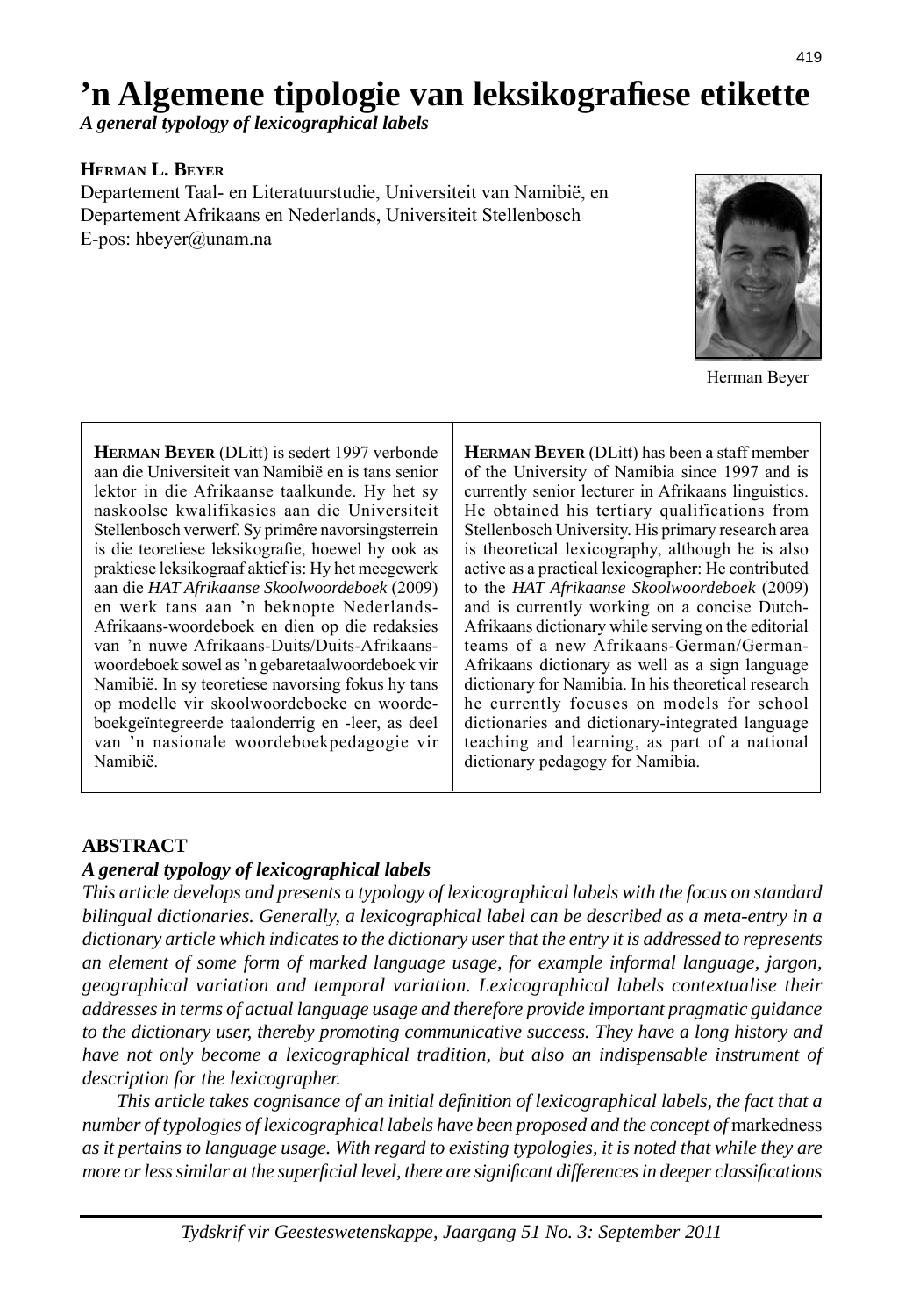*and subclassifi cations. The literature suggests that this is the result of general confusion and a lack of consensus about the use of lexicographical labels and the pragmatic parameters that they represent, which is in turn caused by the absence of a theoretical basis for their classification and standardisation. Hence, the initial defi nition and the concept of markedness represents the point of departure for developing precisely such a theoretical basis. The concept of markedness is extended to lexicographical markedness, since what is regarded as linguistically marked is not necessarily marked for lexicographical purposes. A different set of norms have to be applied when deciding if a source or target language entry should be labelled. This implies that the linguistic markedness of a lexical item does not presuppose its labelling in a dictionary. The norms which should be applied to determine lexicographical markedness, and as such defi ne lexicographical labels, include (i) the dictionary type, as a product of the purpose, function(s), typical usage situation and target user profi le of the dictionary, which includes referential equivalence and translingually transposed lexicographical markedness in the case of a bilingual dictionary; (ii) certain linguistic criteria that apply to linguistic markedness, like usage restrictions pertaining to specifi c domains as well as relevant formal and stylistic criteria; (iii) the dictionary-specifi c context.*

 *Based on these norms, the following typology of lexicographical labels is proposed:*

### *Lexicographical labels*

 Main class 1: *Domain labels, which indicate that specifi c source and target language elements belong to a specifi c domain*

 *1(a):* **Geographical labels***, which indicate spatial distribution, for example* British English

 *1(b):* **Temporal labels***, which indicate marked temporal status*

 *1(b)(i): Periodicising labels, which indicate specifi c source and target language elements' marked usage relative to contemporary language usage, for example*  archaic*,* old *and* neologism*.*

 *1(b)(ii): Historical labels, which mark specifi c source and target language elements that refer to referents which existed earlier but currently do not exist any longer, for example* historical*.*

 *1(c):* **Frequency labels***, which indicate marked usage frequency*

 *1(c)(i): Absolute frequency labels, like* rare

 *1(c)(ii): Relative frequency labels, like* less frequently used

 *1(d):* **Technical labels***, which indicate specifi c source and target language elements'* 

*term status in particular specialisation areas, for example* medical *and* soccer

 *1(e):* **Cultural labels***, which indicate the culture-specifi city of particular source and target language elements, for example* German cultural tradition

 Main class 2: *Linguistic labels, which indicate specifi c source and target language elements' linguistic exceptionality in terms of the dictionary type*

 Main class 3: *Stylistic labels, which indicate specifi c source and target language elements' stylistic markedness*

 *3(a):* **Register labels***, which mark specifi c source and target language elements that belong to a specifi c situation or set of circumstances, for example* journalese *and* poetic  *3(b):* **Socio-stylistic labels***, which indicate the suitability of specifi c source or target language elements at a specifi c style level, for example* formal *and* vulgar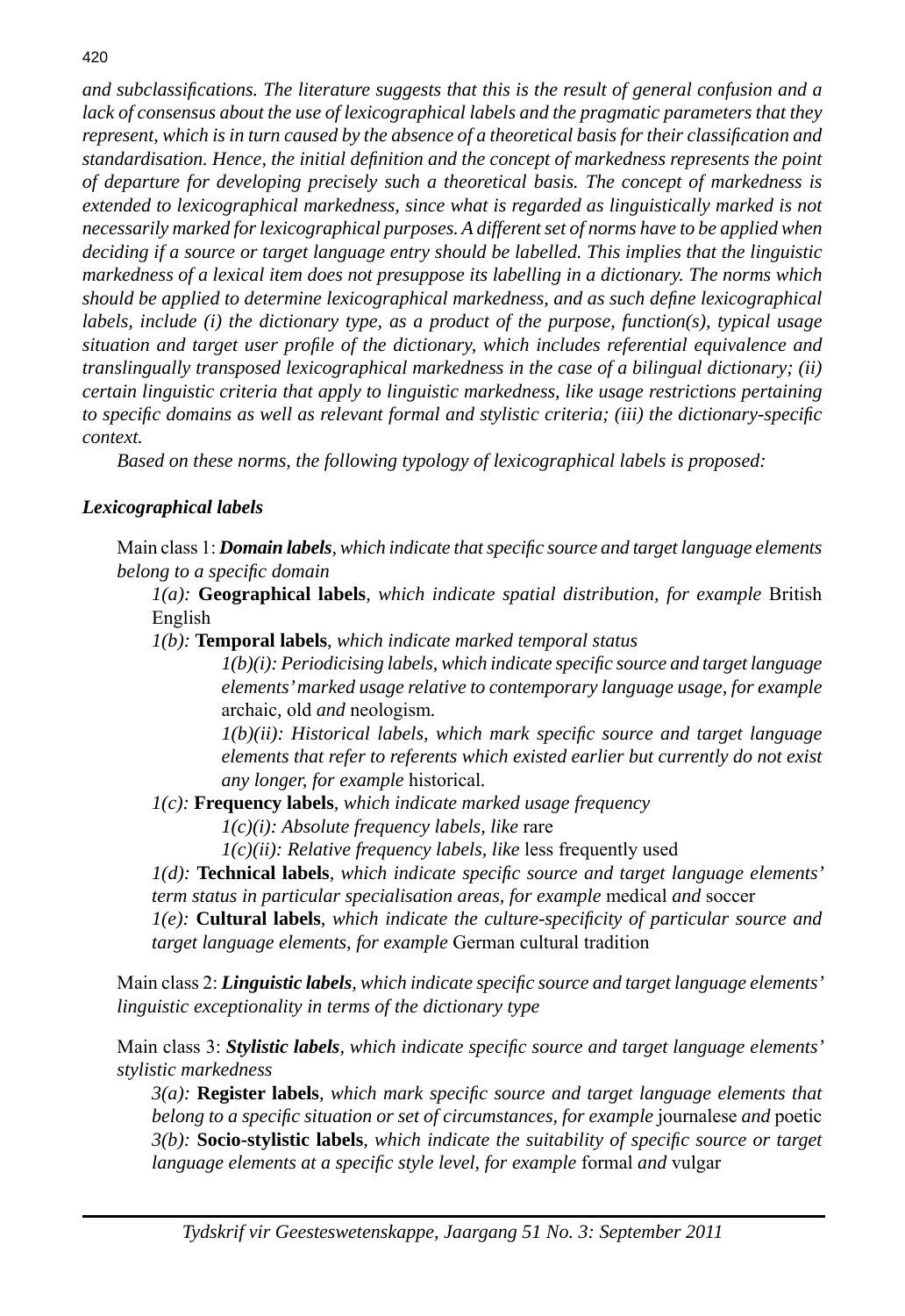*3(c):* **Stylistic-functional labels***, which indicate the marked and deliberate conversational implicatures that specifi c source and target language elements can represent, for example*  euphemism *and* racist

*It is emphasised that the proposed typology is not necessarily exhaustive, nor should it be regarded as prescriptive or rigoristic. All identifi ed classes are open classes, meaning that new elements can be added as knowledge about labels and pragmatic data in dictionaries expands. Rather, the typology should be seen as a functional product of scientific description.* 

 *Regardless of the typology or the typological framework that a dictionary's editorial team may select for any planned dictionary, one requirement remains constant for a user-friendly dictionary, namely that the target user should be empowered, through the user guide (and other dictionary components, where appropriate), to functionally interpret any label that might appear in the dictionary. Aligning these features to the purpose and function(s) that have been identified for a dictionary in the planning stages as part of the dictionary plan would ensure communicative equivalence in the dictionary and result in successful lingual communication.*

 *Although the typology has been developed with the focus on standard bilingual dictionaries, it can ideally be utilised for any dictionary type.*

**KEY CONCEPTS:** domain label; labelling; label typology; lexicographical label; lexicographical markedness; lexicography; linguistic label; macrostructure; markedness; microstructure; pragmatic data; standard bilingual dictionary; standard variety; stylistic label; technical label

**TREFWOORDE:** domeinetiket; etikettering; etikettipologie; gemerktheid; leksikografie; leksikografiese gemerktheid; leksikografiese etiket; linguistiese etiket; makrostruktuur; mikrostruktuur; pragmatiese data; standaardvariëteit; standaard tweetalige woordeboek; stilistiese etiket; tegniese etiket

### **OPSOMMING**

Hierdie artikel stel 'n tipologie van leksikografiese etikette met die fokus op standaard tweetalige woordeboeke voor. Hoewel 'n aantal tipologieë in die literatuur voorkom wat op die oppervlak grootliks ooreenstem, is daar onenigheid ten opsigte van die dieper klassifikasies. Die literatuur toon dat hierdie stand van sake die gevolg is van algemene verwarring en 'n gebrek aan konsensus oor die gebruik van leksikografiese etikette en die pragmatiese parameters wat hulle verteenwoordig, wat veroorsaak word deur die afwesigheid van 'n teoretiese basis vir hulle klassifikasie en standaardisering. Die doel van hierdie artikel is juis om sodanige teoretiese basis te skep op grond waarvan 'n tipologie ontwikkel kan word.

### **1. INLEIDING1**

Volgens Hartmann (1983:109) vind alle taalgebruik binne die een of ander konteks plaas. Die kommunikatiewe vaardigheid van moedertaalsprekers sluit die vermoë in om hulle taalgebruik aan te pas na gelang van die konteks of situasie waarin hulle hulle bevind, sowel as die vermoë

<sup>1</sup> Hierdie artikel is 'n aangepaste weergawe van 'n gedeelte van 'n hoofstuk van 'n DLitt-proefskrif, '*n Metaleksikografi ese ondersoek na konteksleiding in Afrikaanse vertalende woordeboeke*, wat in April 2006 deur die Universiteit Stellenbosch aanvaar is.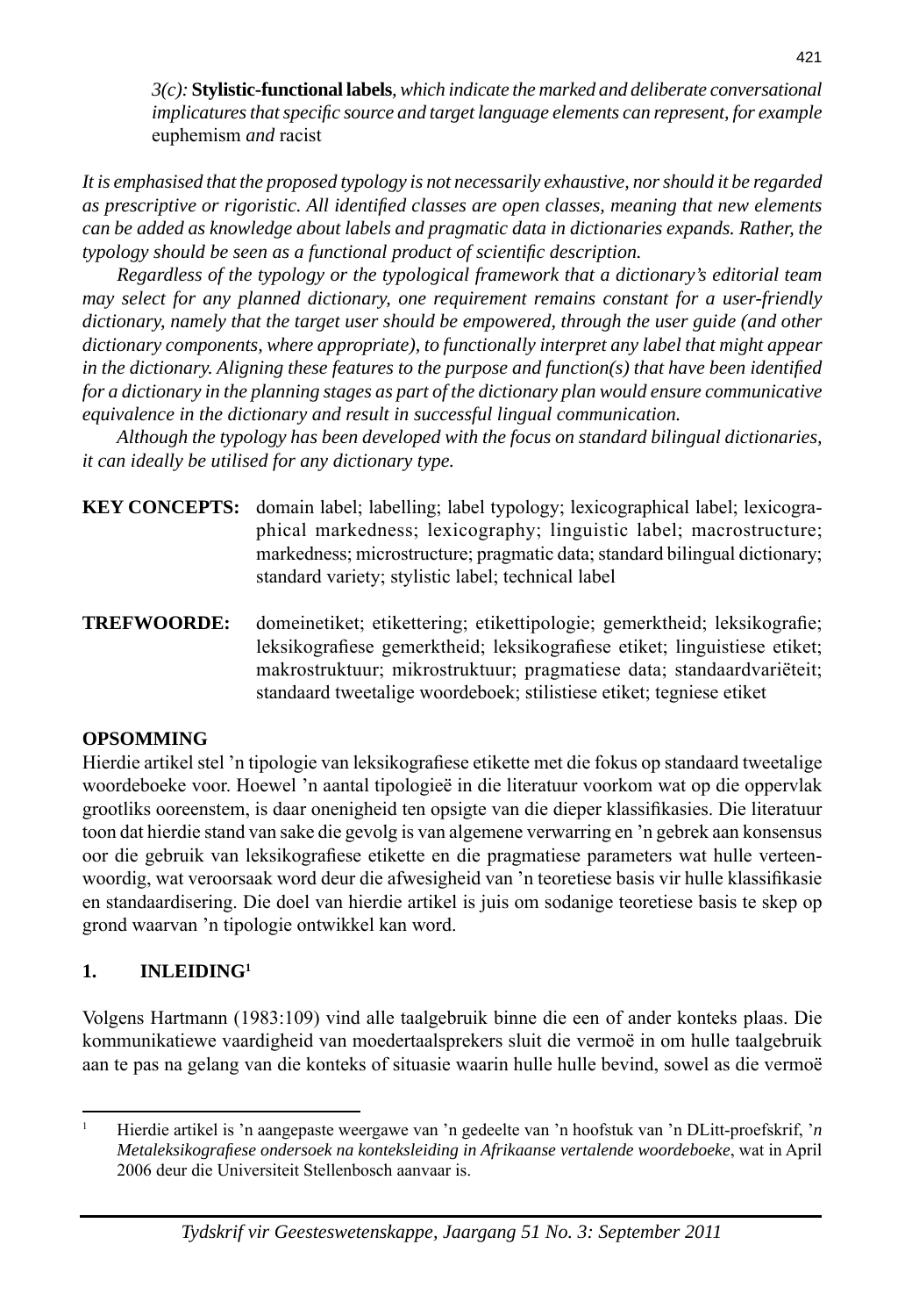om sodanige variasie te herken (Hartmann 1983:109). As inligtingsbron moet 'n woordeboek sowel taalkundige as pragmatiese leiding verskaf (Gouws 1988:6). Indien 'n leksikale item wat in 'n woordeboek behandel word aan bepaalde beperkinge ten opsigte van gepastheid in sekere situasies onderhewig is, is dit die plig van die leksikograaf om sodanige beperkinge onder die aandag van die woordeboekgebruiker te bring ten einde kommunikatiewe sukses te bewerkstellig (Gouws 1988:7; Lombard 1993:145). Die soort leksikografiese data wat in hierdie verband aan die gebruiker gebied word, is pragmatiese leiding, wat 'n baie belangrike deel vorm van die leksikografiese data wat in 'n woordeboek aangebied word (Burkhanov 2003:102). Hierdie soort data word in die meeste gevalle, hoewel nie uitsluitlik nie, deur *leksikografiese etikette* verteenwoordig (Burkhanov 2003:104). Gevolglik beskou Gouws (1988:4) leksikografiese etikette as 'n onmisbare komponent van die hedendaagse leksikograaf se beskrywingsapparaat. Ook die afwesigheid van 'n etiket ten opsigte van 'n inskrywing vervul 'n bepaalde kontekstualiserende funksie (vergelyk Gouws 1988:9). Ter wille van kommunikatiewe ekwivalensie is dit derhalwe noodsaaklik dat die leksikograaf etikette so sistematies en konsekwent moontlik sal aanwend (Gouws 1988:9; Lombard 1993:143).

Hoewel die gebruik van leksikografiese etikette 'n kenmerk van moderne woordeboeke is, is dit nie 'n uitvinding van moderne leksikograwe nie; die gebruik van leksikografiese etikette het naamlik 'n lang en eerbiedwaardige tradisie in die leksikografie (Gouws 1988:4). 'n Bespreking van die geskiedenis van etikettering in woordeboeke val buite die bestek van hierdie studie; vergelyk egter in hierdie verband onder meer Cassidy (2003) en Mugglestone (2000).

As aanvanklike werksdefinisie vir die term *leksikografiese etiket* sal die volgende formulering van Gouws (1988:4) geld:

 (1) Die term *etiket* verwys na daardie inskrywing(s) in 'n woordeboekartikel wat as merkers optree om die lemma of 'n ander inskrywing in die artikel se beperkinge ten opsigte van byvoorbeeld stylaard, gebruiksfeer en geografiese voorkoms aan te dui.

Vergelyk die volgende artikels uit die *Pharos Afrikaans-Engels/English Afrikaans Woordeboek/ Dictionary* (Du Plessis 2005 – voortaan *Pharos*):

- (2) a. **inbrokkel** *inge=, (rare), (tr.)* crumble into; *(intr.)* crumble away; *(intr.)* go to pieces.
	- b. **indantreen** *(chem.)* indanthrene.
	- c. **informant** *=mante* informant, source, *(SA, infml.)* pimp, impimpi *(Ngu.)*.

In (2) word die inskrywings *rare*, *tr.*, *intr.*, *chem.*, *SA*, *infml.* en *Ngu.* as leksikografiese etikette beskou.

Hierdie artikel stel op wetenskaplike basis 'n tipologie van leksikografiese etikette voor. Die fokus is deurgaans op standaard tweetalige woordeboeke, aangesien leksikografiese etikette mikrostruktureel en funksioneel meer verbreid in dié tipe woordeboek aangewend word as in eentalige woordeboeke. Weens ruimtebeperkings sal nie op die meer spesifieke aard, funksies en mikrostrukturele verspreiding van alle leksikografiese etikette ingegaan word nie,<sup>2</sup> hoewel tersaaklike en problematiese aspekte van bestaande tipologieë wel deur die loop van die bespreking aan bod sal kom. Ter wille van leesbaarheid sal leksikografiese etikette voortaan bloot "etikette" genoem word.

 $\overline{2}$ Vergelyk Beyer (2006:177-187) vir 'n uiteensetting en verwysings in hierdie verband.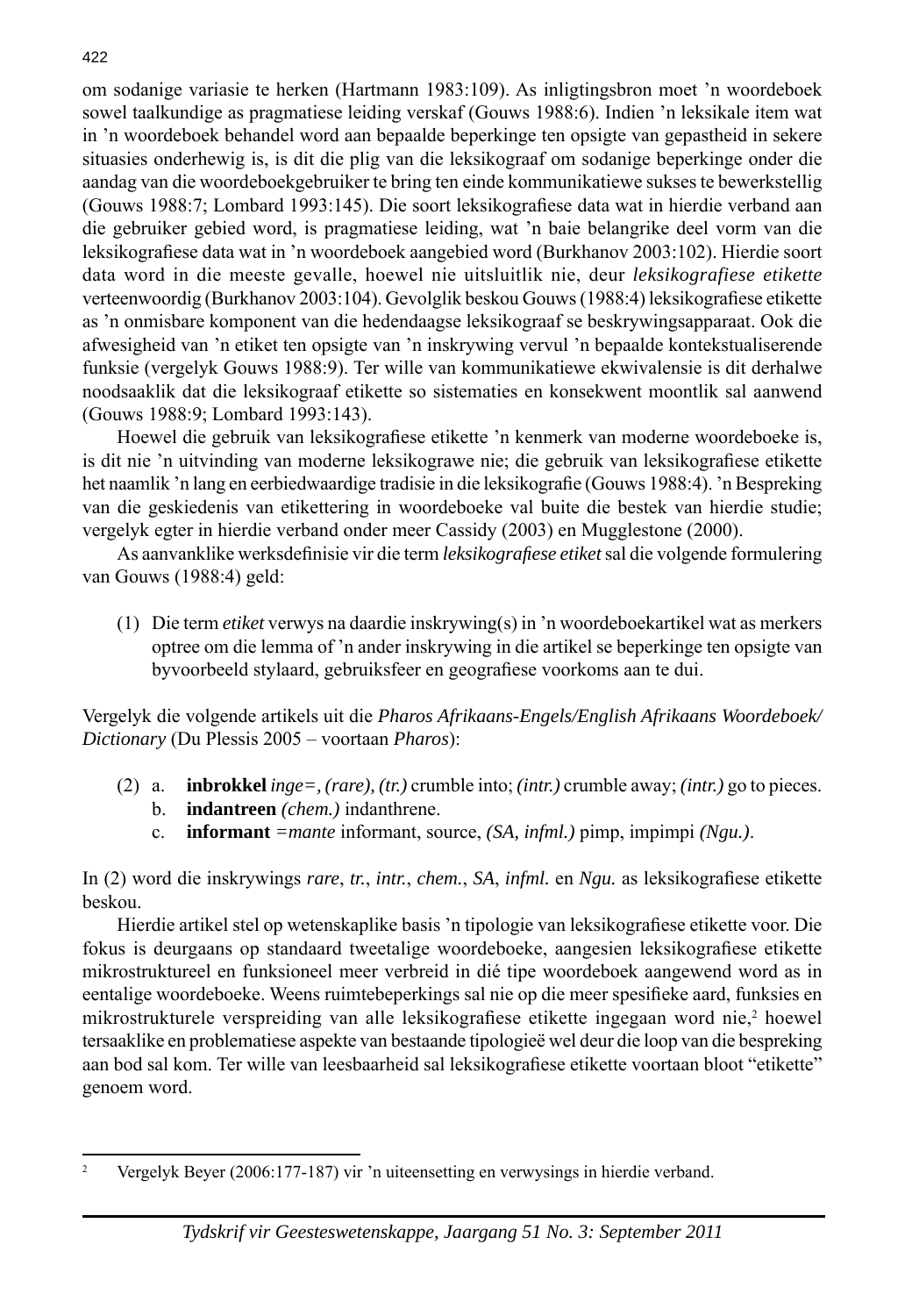#### **2. TIPES ETIKETTE**

In die metaleksikografiese literatuur bestaan talle voorgestelde tipologieë vir etikette.<sup>3</sup> Hoewel hierdie tipologieë in wese grootliks ooreenkom, bestaan min of meer uiteenlopende klassifikasies en subklassifikasies. Uit die literatuur blyk ook dat die navorsers bewus is van hierdie uiteenlopendheid, wat toegeskryf word aan algemene verwarring en 'n gebrek aan konsensus oor die gebruik van etikette (Norri 1996:2; Mugglestone 2000:22) en die pragmatiese parameters wat hulle verteenwoordig (Burkhanov 2003:106), wat veroorsaak word deur die gebrek aan 'n teoretiese basis vir die klassifikasie en standaardisering van etikette (Lombard 1993: 143; Hurtado 1994:22).

 In die bespreking wat volg, sal gepoog word om uit die geraadpleegde literatuur en woordeboekdata 'n tipologie voor te stel wat sover moontlik leksikografies wetenskaplik beskryf kan word.

### **3. DIE BEGRIP** *GEMERKTHEID*

Soos reeds aangetoon is, is 'n etiket 'n tipe aanduider met die funksie om die beperkte gebruik van 'n bron- of doeltaalinskrywing te merk. Hierdie vertrekpunt veronderstel dat duidelikheid moet bestaan oor die konsep *beperkte gebruik* oftewel *gemerktheid* (vergelyk Hausmann 1989:649) van 'n leksikale item.

 Gemerktheid veronderstel (i) die toepassing van die een of ander norm of stel norme en (ii) die moontlikheid van ongemerktheid. Met betrekking tot standaardwoordeboeke word algemeen in die leksikografie aanvaar dat standaardtaalitems die ongemerkte of verstekwaarde (die norm) verteenwoordig, met niestandaardtaalitems wat deur middel van etikette as sodanig (dit wil sê as abnormaal oftewel gemerk) gemerk word.4

 Die beperking van die begrip *gemerktheid* tot niestaandaardtaalitems ten opsigte van etikettering sou egter om minstens twee redes problematies wees: In die eerste plek bestaan daar 'n wye verskeidenheid tipes woordeboeke, waarvan slegs enkeles die standaardvariëteit van die teikenleksikon in bestek het (vergelyk byvoorbeeld Gouws & Prinsloo 2005:45-56). In 'n mediese woordeboek word lemmata wat nie standaardtaalitems is nie byvoorbeeld nié geëtiketteer nie juis omdat die standaardvariëteit nie die teikenleksikon van die betrokke woordeboek is nie. Vir 'n algemene etikettipologie behoort die begrip *gemerktheid* losgemaak te word van die standaardvariëteit. In die tweede plek is daar leksikografiese bewyse dat die standaardvariëteit selfs in standaardwoordeboeke nie sonder meer as norm geld nie. Daar bestaan byvoorbeeld volgens Gouws (1988:23) "nie 'n dwingende rede om nuutskeppings in 'n standaardwoordeboek [...] te merk nie," afgesien van die feit dat neologismes nie sonder meer as standaardtaalitems beskou kan word nie. Die motivering vir hierdie standpunt is dat daar nie 'n spesifieke beperking op die gebruik van neologismes bestaan nie – die leksikograaf beskou hulle dus as ongemerk terwyl hulle in terme van die standaardvariëteit wel gemerk is. Daarenteen word bepaalde standaardtaalitems in ander gevalle wel in standaardwoordeboeke geëtiketteer (en dus om die een of ander rede as gemerk beskou): Vergelyk onder meer die etiketwaardes "attributief", "onoorganklik", "(slegs) meervoud" en "vroulik", wat geen oordeel oor die standaardtaalstatus van hulle adresse verteenwoordig nie, maar eerder 'n ander tipe gemerktheid beskryf.

<sup>3</sup> Vergelyk onder meer Al-Kasimi (1977); Bergenholtz & Tarp (1995); Burkhanov (2003); Gouws (1988, 1989); Gouws & Prinsloo (2005:129-131); Hausmann (1989); Landau (2001:217-218); Lombard (1993); Norri (1996); Svensén (1993) en Verkuyl et al. (2003).

<sup>4</sup> Vergelyk Gouws (1988:9; 1989: 201); Bergenholtz & Tarp (1995: 31); Verkuyl et al. (2003: 299).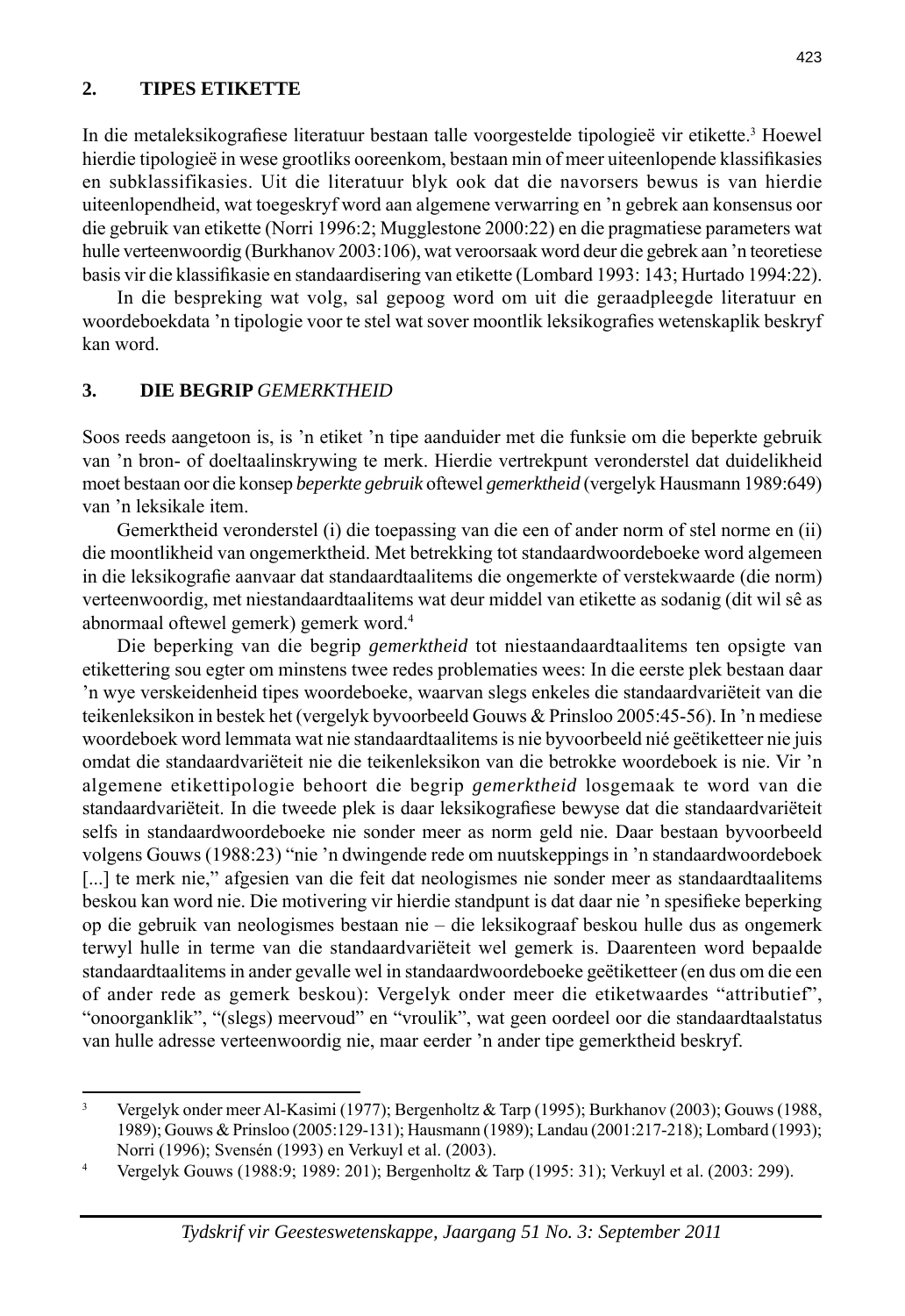Vir die leksikograaf blyk dit nodig te wees om met 'n omvattender begrip van *gemerktheid* om te gaan. Richards & Schmidt (2010:352) beskryf die term *markedness theory* as

 the theory that within and across languages certain linguistic elements can be seen as unmarked, i.e. simple, core, or prototypical, while others are seen as marked, i.e. complex, peripheral, or exceptional.

Volgens Bergenholtz & Tarp (1995:131) word onder *etikettering* die verstrek van inligting oor afwykings van die groter deel van die makrostruktuur verstaan. Hoewel etikette nie slegs aan makrostruktuurelemente gerig word nie (vergelyk die werksdefinisie in (1) en die woordeboekartikels in (2)), word die makrostruktuur (en die ganse woordeboek) in die moderne leksikografie afgestem op die woordeboekfunksie(s), 'n goed gedefinieerde teikengebruiker en dié se inligtingsbehoeftes en taal- en naslaanvaardighede binne 'n bepaalde woordeboekgebruiksituasie. Die logiese gevolgtrekking is dan dat die leksikografiese prosedure van etikettering ook aan die eise van hierdie norme moet voldoen en dat 'n algemene etikettipologie hiervan rekenskap sal gee. Dit gaan dus by etikettering om die markering van die komplekse, die perifere en die uitsonderlike met betrekking tot bogenoemde norme in plaas van met betrekking tot 'n enkele uitsluitlike (taalkundige) kriterium soos die standaardleksikon. Om vir hierdie multidimensionele begrip voorsiening te maak, sal daarna as *leksikografi ese gemerktheid* verwys word. Die dimensies wat ter sprake kom, word in die onderhawige tipologie deur die formulering van die tersaaklike norme verteenwoordig.

# **4. 'N AANVANKLIKE TWEEDELING**

Burkhanov (2003:105) en Verkuyl et al. (2003:297-298) verdeel die versameling etikette in twee breë klasse, te wete daardie etikette wat volgens hulle aan formele aspekte van die geadresseerde bron- of doeltaalinskrywing gekoppel kan word (Burkhanov noem hierdie klas *grammatiese etikette*) en daardie etikette wat op pragmatiese beperkinge slaan, te wete die sogenaamde *gebruiksetikette*. Vergelyk in hierdie verband die volgende artikel uit *Pharos*:

(3) **leges**  $(pl., jur.)$  surplice fees, dues  $(of a church, an office).$ 

Twee etikette is aan die lemma **leges** geadresseer, naamlik *pl.* "meervoud" en *jur.* "regstaal". Eersgenoemde geld as 'n lid van die subklas grammatiese etikette, aangesien dit daarop wys dat die lemma in hierdie geval slegs in die meervoudsvorm die betekenis het ten opsigte waarvan die vertaalekwivalente aangebied word. In hierdie subklas val volgens Verkuyl et al. ook etiketwaardes soos "attributief", "refleksief" en "oorganklik". Daarenteen is die etiket *jur.* 'n lid van die subklas gebruiksetikette, aangesien dit die gebruik van die leksikale item wat deur die lemma verteenwoordig word tot die regstaal beperk. Die subklas gebruiksetikette word in twee verdere klasse verdeel, te wete *groepsetikette* en *registeretikette*. Verkuyl et al. (2003: 299, 302) omskryf dié klasse soos volg:

 (4) a. Group labels are labels indicating that a word (or word meaning) is restricted in its use. [...] The restrictions marked by these labels concern regional, professional or social *domains* or a temporal restriction on the application of the word or word sense [...] [my kursivering – HLB]

424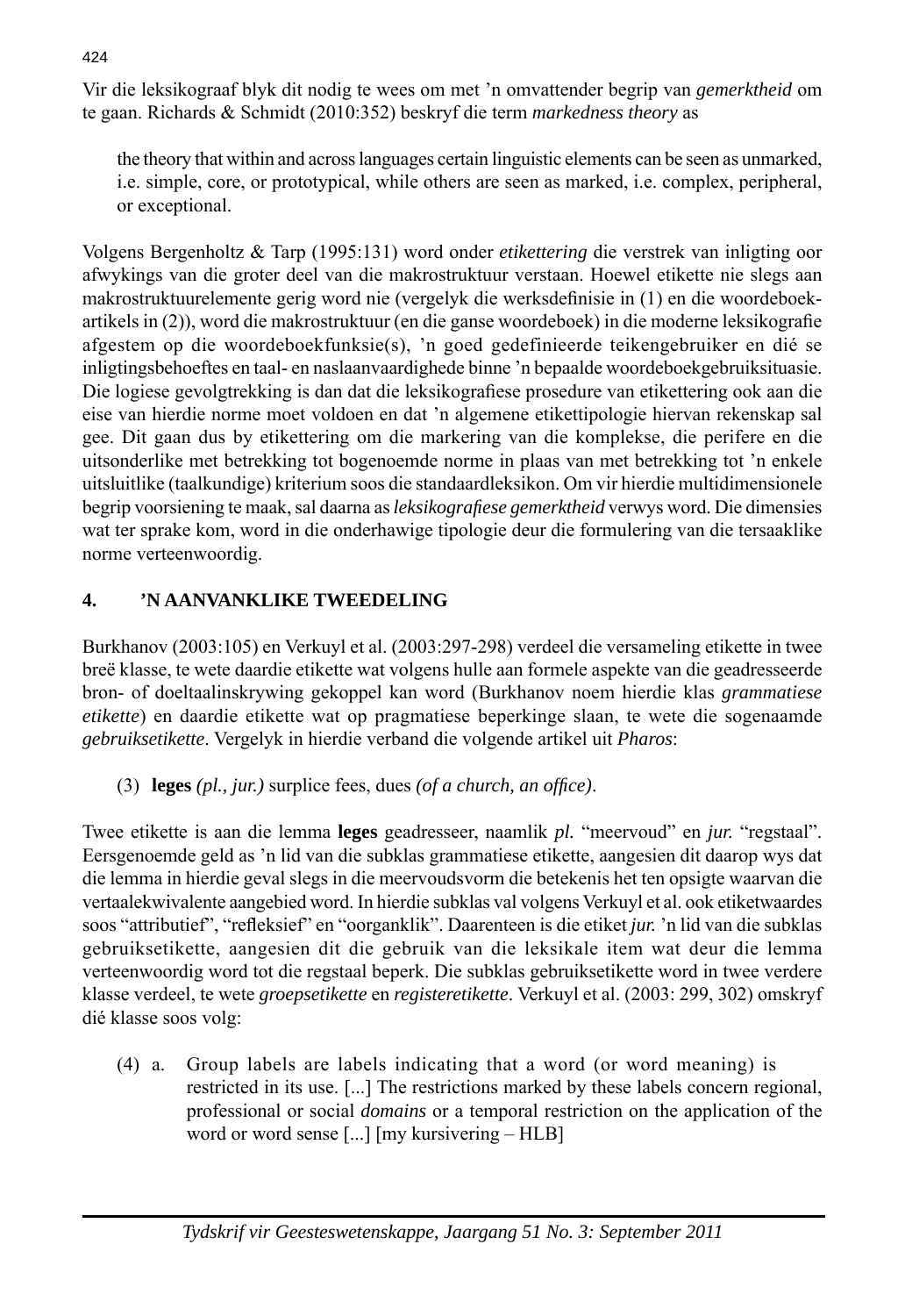b. A register label is [...] intended as a device to guide individual language users in their use of language with respect to a social group judging its appropriateness. A dictionary is often used by speakers with the need to address a certain audience, by poets, by writers and by journalists to enable them to avoid a word that they do not want to use or find a more appropriate alternative for the specific purpose of the occasion. Some dictionaries provide synonyms and near-synonyms, marking differences between them by labels like (form.), (vulg.), (poet.), (bibl.), etc.

Burkhanov en Verkuyl et al. se konsep van groepsetikette word in hierdie studie erken, maar in die onderhawige tipologie word die term *groepsetikette* na aanleiding van hulle definisie in (4)a en ter wille van eenduidigheid<sup>5</sup> vervang deur die term *domeinetikette*. Die konsep van registeretikette soos in 4(b) gedefinieer, vra om verdere verfyning en sal uiteindelik as *stilistiese etikette* in afdeling 8 aangebied word.

### **5. EERSTE HOOFKLAS: DOMEINETIKETTE**

Domeinetikette verteenwoordig 'n aantal breë subleksika, waarvan die belangrikstes kortliks geïdentifi seer word. Die norm wat hier geld, is dat gemerkte items se gebruik beperk is tot bepaalde domeine (die uitsonderings) wat buite die teikenleksikon (die prototipiese) van die woordeboek val.

# **5.1 Gemerktheid ten opsigte van ruimtelike variasie**

Leksikale items waarvan die gebruik beperk is tot sekere algemeen afbakenbare geografiese gebiede en dus kenmerkend van taalgebruik in daardie gebiede is, val buite die prototipiese makrostruktuur van 'n standaardwoordeboek. Sodanige leksikale items waarvan die geografiese verbreidheid egter so toegeneem het dat hulle as lemmata kwalifiseer, maar wat kenmerkend van die spesifieke geografiese gebied bly, word uiteraard gelemmatiseer, maar hulle is steeds leksikografies gemerk; derhalwe is hulle die adresse van etikette wat beperkte ruimtelike verspreiding aandui. Gouws (1988:29) noem hierdie tipe etikette *geografi ese etikette*. Tipiese voorbeelde van sodanige etikette is *gewest.* "gewestelik" en *dial.* "dialekties".

 Volgens Lombard (1993:148) het 'n (gedrukte) standaardwoordeboek nie ruimte om te veel lemmata op te neem wat geografies geëtiketteer moet word nie. Gevolglik behoort etikette wat op ruimtelike variasie dui nie volop in sulke woordeboeke voor te kom nie. Nietemin blyk die aanwending van geografiese etikette 'n universele probleem te wees. Volgens Norri (1996:26) is dit byvoorbeeld onmoontlik om enige gemeenskaplike beleid of sisteem in die toepassing van etikette in 'n versameling Britse en Amerikaanse woordeboeke te identifiseer. Verkuyl et al. (2003:300) meld dat die voorkoms van geografiese etikette in Nederlandse woordeboeke meestal redelik arbitrêr is.

Die gebruik van 'n geografiese etiket soos *dial*. blyk ook onbevredigend te wees, veral indien geen aanduiding van die betekenis van dié etiket in die gebruikersgids gegee word nie (Osselton 1994:104,107). Dié etiket maak dit naamlik nie duidelik tot watter geografiese gebied die geadresseerde bron- of doeltaalinskrywing behoort nie. Volgens Gouws (1988:32) behoort naas

<sup>5</sup> Die motivering vir hierdie terminologiese skuif is daarin geleë dat die term *groepsetikette* ook geïnterpreteer sou kon word as verwysend na etikette wat vorme van groeptaal merk, vernaam sleng. Vergelyk die bespreking van slengetikette onder 7.4.3.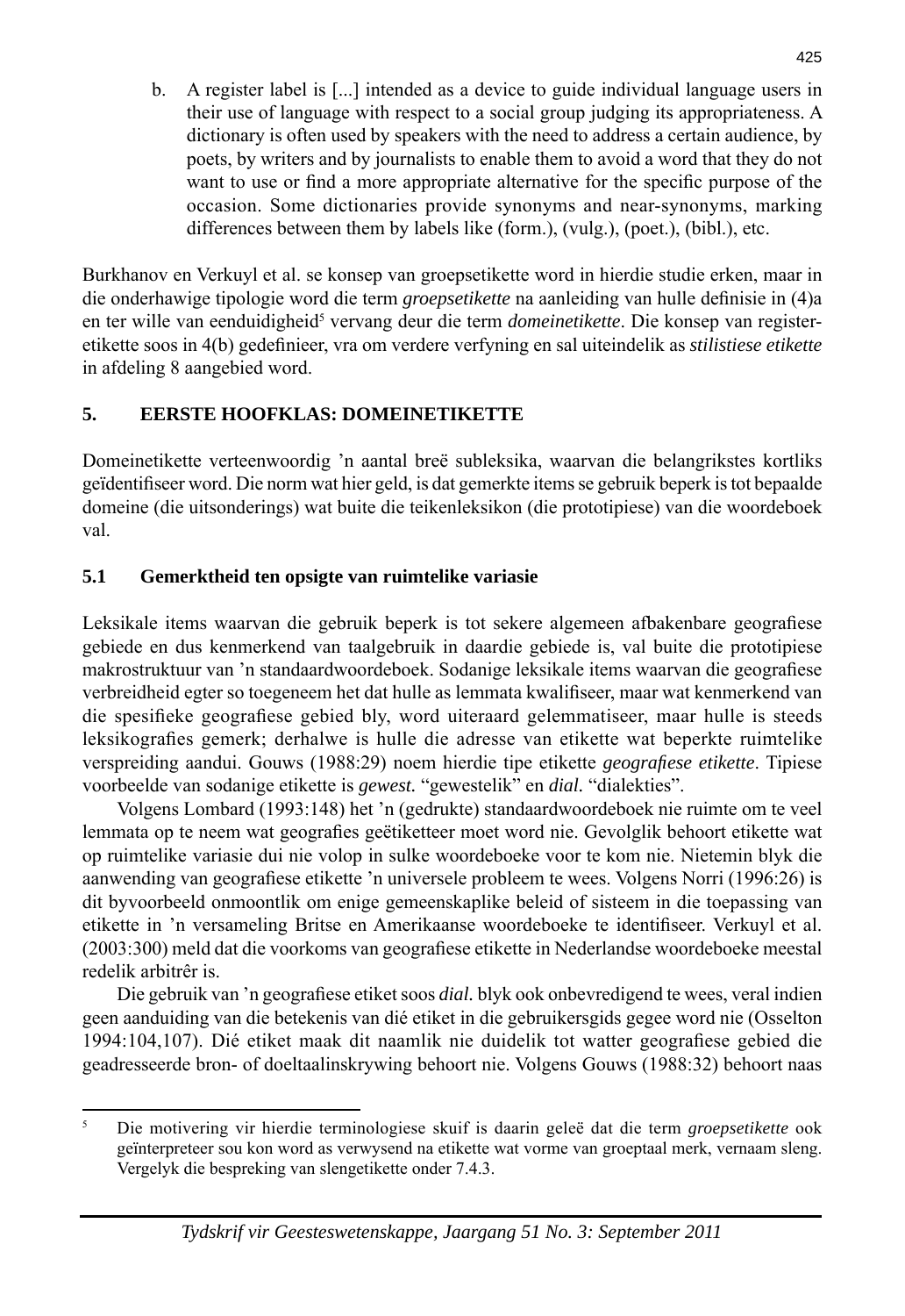so 'n etiket 'n spesifisering van die geografiese gebied(e) waar die bepaalde vorm wel voorkom, aangebied te word. Lombard (1993:148) ondersteun die idee dat die etiket sélf die gebied of plek waar die bepaalde vorm algemeen voorkom, behoort te identifiseer; dus sal die etiket *Nam.* "Namibiese variant" byvoorbeeld in plaas van *dial.* met of sonder 'n aanduiding van die betrokke geografiese gebied optree by 'n bron- of doeltaalinskrywing waarvan die gebruik tot Namibië beperk is. Sodanige prosedure veronderstel dat geografiese etikette duidelik deur middel van tipografiese en nie-tipografiese struktuurmerkers van etimologie-aanduiders onderskei behoort te word (vergelyk Norri 1996:14) – 'n onderskeid wat byvoorbeeld nie in *Pharos* geld nie. Vergelyk die volgende twee verteenwoordigende artikels:

- (5) a. **saagbok** saw trestle, trestle for sawing, sawhorse, wood(en) horse, (saw)buck *(Am.)*.
	- b. **saakgelastigde** *=s* agent, representative, deputy; chargé d'affaires *(Fr.);* church administrator, commissioner; *(jur.)* procurator; *(comm.)* factor.

In (5)a word die geografi ese etiket *Am.* ten opsigte van die vertaalekwivalent *(saw)buck* aangebied, wat dié vertaalekwivalent as beperk tot Amerikaanse Engels merk. Hier word 'n geografiese etiket sinvol aangewend om die gebruiker daarop te wys dat die geadresseerde vertaalekwivalent buite die taalgebied van die woordeboek val. 'n Soortgelyke beperking geld egter nie vir die vertaalekwivalent *chargé d'affaires* in (5)b nie; die inskrywing *Fr.* "Frans" hier is 'n etimologieaanduider en nie 'n etiket nie; 'n nuttige etiket hier sou *dipl.* "diplomasie" of iets dergeliks wees om die gebruiker daarop te wys dat die geadresseerde inskrywing beperk is tot die veld van vaktaalvariasie, soos wat die etikette *jur.* "regstaal" en *comm.* "handelstaal" tereg ten opsigte van hulle adresse in dieselfde artikel doen. Etimologie-aanduiders behoort in ander artikelgleuwe geplaas te word en tipografies van etikette onderskei te word waar die tersaaklike woordeboektipe hulle insluiting regverdig.

### **5.2 Gemerktheid ten opsigte van temporele variasie**

Leksikale items is gewoonlik om een van die volgende redes temporeel gemerk: (i) Hulle is aan 'n ouer tydvak gebonde en het gevolglik 'n laer gebruiksfrekwensie as enige kontemporêre standaardtaalsinonieme; (ii) hulle is aan 'n sprekersgroep van 'n ouer geslag gebonde en het gevolglik 'n laer gebruiksfrekwensie as enige kontemporêre standaardtaalsinonieme; (iii) hulle verwys na referente wat voorheen gegeld het, maar wat nou nie meer geld nie en gevolglik word hulle minder frekwent as voorheen gebruik (vergelyk Gouws 1988:19, 20; Lombard 1993:149; Verkuyl et al. 2003: 301).

 Sodanige leksikale items val normaalweg buite die bestek van die prototipiese makrostruktuur van 'n standaardwoordeboek, hoewel sommige temporeel gemerkte items waarvan die verbreidheid in algemene taalgebruik egter nog nie so beperk is dat hulle nié as lemmata kwalifiseer nie wel gelemmatiseer kan word; gevolglik word hulle deur die gepaste etikette wat beperkte temporele verspreiding aandui, gemerk. Gouws (1988:19) noem hierdie tipe etikette *temporele etikette*. Tipiese voorbeelde van sodanige etikette is *arg.* "argaïes" (ten opsigte van (i) hierbo), *vero.*  "verouder(en)d" (ten opsigte van (ii) hierbo) en *hist.* "histories" (ten opsigte van (iii) hierbo).

 Dit is moontlik dat sekere temporeel gemerkte leksikale items nie as sodanig geëtiketteer word nie, omdat hulle in terme van die doel en funksie(s) van die tersaaklike woordeboek nie as leksikografies gemerk beskou word nie. Hier geld die nie-etikettering van neologismes in standaardwoordeboeke as voorbeeld.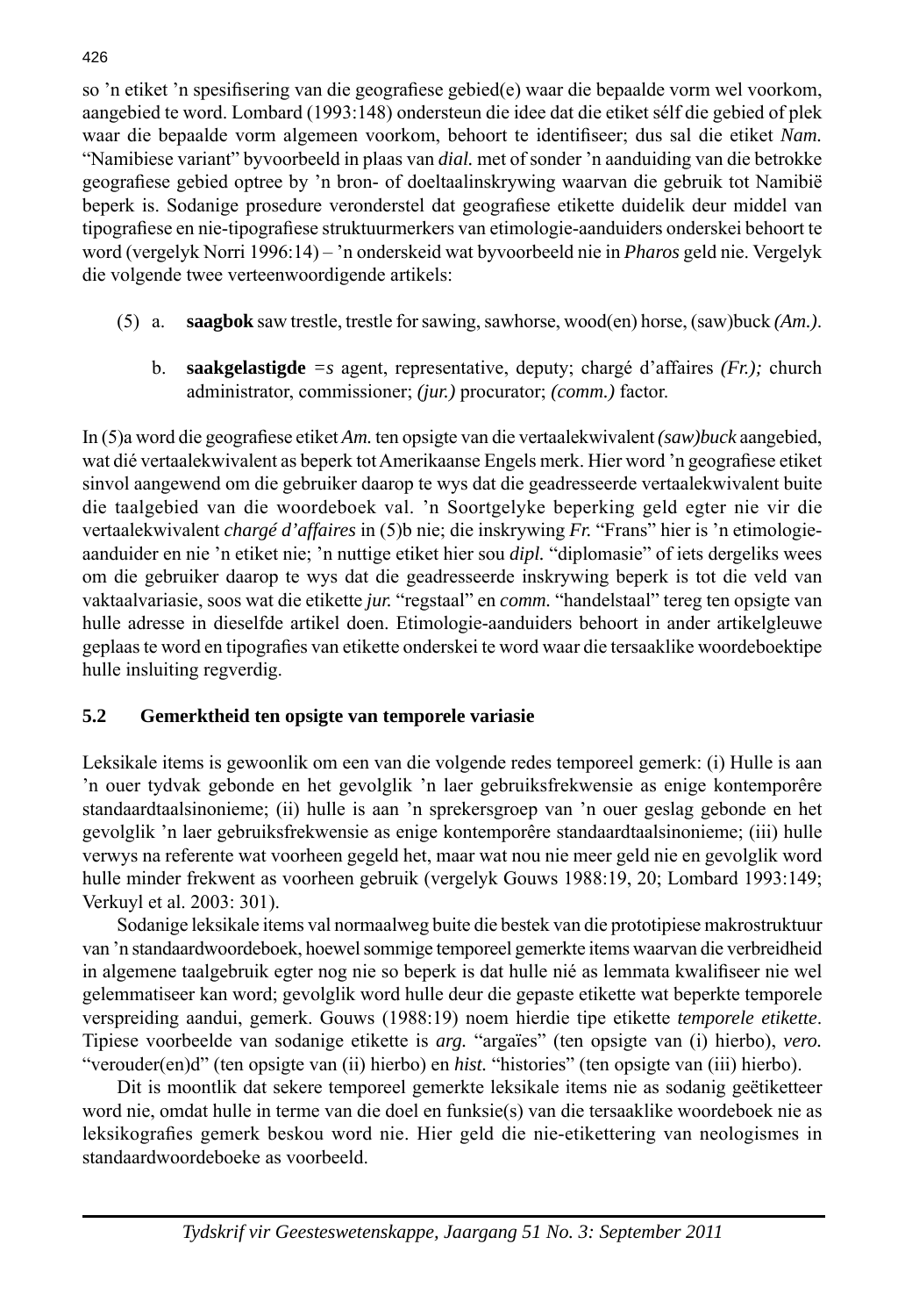Dat leksikonitems in meer as een opsig leksikografies temporeel gemerk kan wees, blyk uit die volgende hipotetiese artikels (op die ooreenstemmende artikels in die *Groot Woordeboek / Major Dictionary* (Eksteen 1997 – voortaan *Groot Woordeboek*) gebaseer:

- (6) a. **Suidwes, Suidwes-Afrika,** *(hist., vero.),* South West Africa *(hist., vero.)*, Namibia.
	- b. **Rhodesië,** *(hist., vero.),* Rhodesia *(hist., vero.)*, Zimbabwe.

Op die oog af kan die etiket *hist.* as sinoniem met *vero.* geïnterpreteer word en kan die gekombineerde aanbieding van dié etikette die gebruiker verwar. Hoewel die eiename *Suidwes-Afrika* en *Rhodesië* tereg as histories gemerk aangedui word, is dit ook die geval dat die gebruik van hierdie leksikale items (steeds) onder taalgebruikers voorkom wat 'n ouer geslag verteenwoordig. Hierdie stand van sake word deur die etiketwaarde "verouderend" verteenwoordig. Van belang hier, soos in die aanwending van alle ander etikette, is dat die gebruiker duidelike leiding in die gebruikersgids ontvang oor die markeringswaarde van elke etiket.

 Na aanleiding van hierdie gekombineerde optrede van temporele etikette kan twee subklasse onderskei word, naamlik daardie temporele etikette wat hulle adresse in min of meer afbakenbare periodes ten opsigte van 'n bepaalde temporele deiktiese sentrum plaas, soos *argaïes*, *verouderend* en *neologisme*, en daardie etikette wat die historiese status van hulle adresse aandui, soos *histories*. Vir eersgenoemde subklas word die term *periodiserende etikette* voorgestel; vir laasgenoemde word *historiese etikette* voorgestel.

### **5.3 Gemerktheid ten opsigte van gebruiklikheid**

Daardie versameling leksikale items wat in algemene taalgebruik 'n normale gebruiksfrekwensie vertoon (dit wil sê daardie leksikale items wat die standaardvariëteit in terme van gebruiksfrekwensie verteenwoordig) (vergelyk Lombard 1993:148), verteenwoordig in die geval van 'n standaardwoordeboek die norm. Leksikale items wat afwykings van hierdie norm verteenwoordig en steeds gelemmatiseer word, is uitsonderings en derhalwe leksikografies gemerk. Hierdie tipe leksikografiese gemerktheid word egter deur Verkuyl et al. (2003:301) bevraagteken:

 Nowadays, the frequency of word forms can be established with respect to large corpora and so each word can (in principle) be marked as to the number of times it occurs in a certain year or in a certain period that is interesting to... to whom? Not to average dictionary users, who simply hope to find the word they need and leave the decision to include it to the lexicographer. It follows that frequency labels may be part of the databases underlying a paper dictionary rather than being included in the dictionary itself.

Hierdie siening kan egter vanuit 'n funksionele oogpunt as 'n enigsins oorvereenvoudigde benadering beskou word. Vir byvoorbeeld die teksproduksiefunksie sou lemmata wat ten opsigte van gebruiklikheid gemerk is, geëtiketteer word. Volgens Svensén (1993:186) sou sodanige etikette die gebruiker waarsku dat die keuse van die geadresseerde vertaalekwivalent ten gunste van 'n frekwenter ekwivalent vermy behoort te word. Etikette wat hierdie soort leiding aan die gebruiker bied, word *frekwensie-etikette* genoem.

 Volgens Lombard (1993:148-149) kan leksikale items wat ten opsigte van gebruiklikheid gemerk is in twee klasse verdeel word, naamlik daardie leksikale items wat ongewoon is (byvoorbeeld *laars, kurieus, blaak*), en daardie gevalle wat nie ongewoon is nie, maar wel skaarser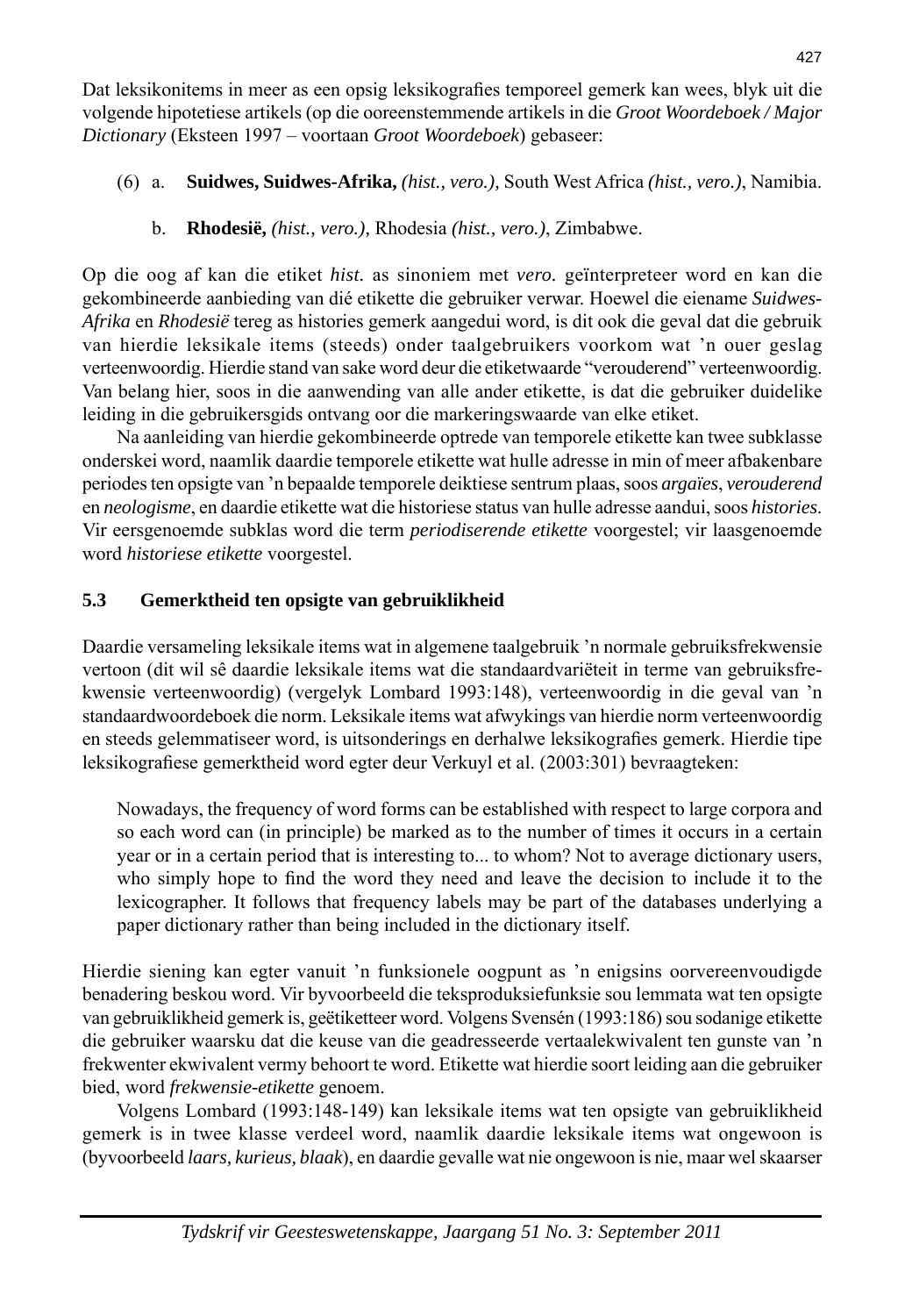as hulle wisselvorme of sinonieme in algemene taalgebruik voorkom (byvoorbeeld *hul* teenoor *hulle*). Twee subtipes frekwensie-etikette wat met Lombard se klasse van gebruiklikheid korrespondeer, kan derhalwe onderskei word: In eersgenoemde geval sou 'n *absolute-frekwensieetiket* soos *ongewoon* aagewend word en in laasgenoemde geval 'n *relatiewe-frekwensie-etiket* soos *minder gebruiklik*. Die absolute en relatiewe frekwensie van leksikale items moet deur middel van wetenskaplike metodes vasgestel word en moet nie berus op die leksikograaf se eie intuïtiewe oordeel nie. Hierin speel frekwensietellings wat op verteenwoordigende tekskorpora gebaseer is 'n sentrale rol (vergelyk in hierdie verband Prinsloo & Gouws 2006).

# **5.4 Gemerktheid ten opsigte van tegniese variasie**

Volgens Braun (1981:170 in Gouws 1988:27) word tegnies gemerkte leksikale items in vaktaalverband gebruik, hoewel die term *vaktaal* volgens Gouws (1988:27) wyd geïnterpreteer moet word om nie slegs na vakke as akademiese dissiplines te verwys nie, maar ook na ander toepassingsgebiede, soos sportsoorte, beroepsrigtings, ensovoorts. Lombard (1993:149) gebruik die term *gebruiksfeer* in plaas van *vaktaal* om hierdie wyer interpretasie te probeer ondervang. Beide *vaktaal* en *gebruiksfeer* is egter onbevredigend, want terwyl die term *vaktaal* te eng is om hierdie veld mee te beskryf, is die term *gebruiksfeer* te wyd, aangesien dié term ook onder meer ruimtelike en temporele gebruiksfere sou kon impliseer. Die leksikale items ter sprake het gewoonlik termstatus binne hulle beperkte domeine, dit wil sê hulle verteenwoordig 'n eenduidigtegniese denotasie. Derhalwe word die alternatiewe term *tegniese variasie* voorgestel (vergelyk ook Hausmann 1989:651). Verkuyl et al. (2003:301) beskryf die aard van die leksikale items wat tegniese variasie verteenwoordig en die taalgebruikers wat hierdie leksikale items gebruik as volg:

 Even though speakers of certain professions use a general non-dialectic language [d.w.s. oor die algemeen die standaardvariëteit – HLB], they use either word forms that are not part of the standard language or they use word forms that are part of it but have a very specific meaning within the field.

Een betekenisonderskeiding van 'n leksikale item kan dus verteenwoordigend van die standaardvariëteit wees, terwyl 'n volgende een verteenwoordigend van tegniese variasie kan wees. Vergelyk die volgende woordeboekartikel uit *Pharos*:

(7) **kniebaar** [...] kneadable; plastic, pliable, mouldable; *(geol.)* fictile.

Volgens die bewerking van die lemma **kniebaar** in (7) verteenwoordig die eerste twee betekenisonderskeidinge en hulle vertaalekwivalente standaardtaalgebruik in die onderskeie tale, terwyl die derde betekenisonderskeiding en die aangebode vertaalekwivalent deur die etiket *geol.* gemerk is vir hulle tegniese gebruik in die vakterrein van die geologie.

 Volgens Gouws (1988:27) word tegnies gemerkte leksikale items heelwat minder in standaardwoordeboeke as in omvattende woordeboeke opgeneem. Waar sodanige leksikale items wel gelemmatiseer word of as vertaalekwivalente aangebied word, sal hulle van *tegniese etikette* voorsien word.

 Verkuyl et al. (2003:307) stel voor dat in plaas van tegniese etikette wat 'n verskeidenheid subvelde binne die veld van tegniese variasie spesifi seer, slegs een etiket, naamlik *tegn.* "tegnies" aangewend word. Die subveld waartoe 'n leksikale item behoort, kan dan in die elektroniese databasis van die woordeboek gespesifiseer word. Die implementering van hierdie voorstel sou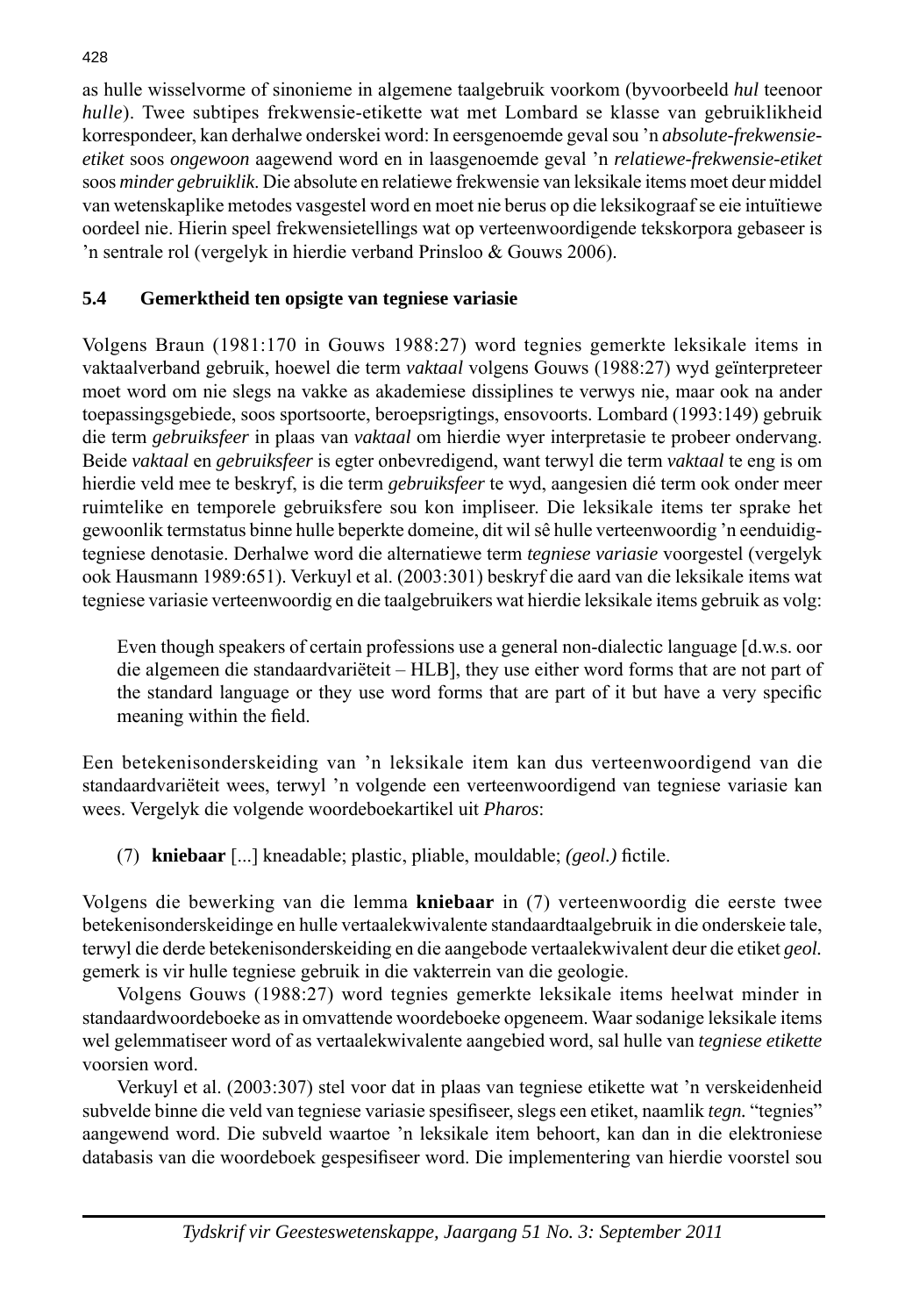tot gevolg hê dat 'n artikel uit *Pharos* soos volg sou kon lyk:

(8) **velum** [...] *(tegn.)* velum; *(tegn.)* velum, soft palate; *(tegn.)* veil.

Volgens Gouws (1989:203) kan een leksikale item verskillende gespesialiseerde gebruike hê wat tot verskillende vakgebiede behoort, asook niegespesialiseerde gebruike. In (8) is dit die geval dat die leksikale item *velum* in verskillende vakgebiede termstatus het. Dit is duidelik dat die tegniese etiket *tegn.* nie voldoende kontekstualisering aan die gebruiker bied om hom/haar in staat te stel om die gepaste betekenisonderskeiding en vertaalekwivalent(e) te kies nie. Die bestaande aanbod in *Pharos* is meer gebruikersvriendelik:

(9) **velum** [...] *(bot., zool.)* velum; *(anat.)* velum, soft palate; *(anat., bot.)* veil.

# **5.5 Gemerktheid ten opsigte van kulturele variasie**

Kultuurspesifieke items wat gelemmatiseer word, behoort volgens Louw (1997:25) vir hulle kultuurstatus gemerk te word. Sodanige markering sal deur *kultuuretikette* plaasvind. Vergelyk in hierdie verband die volgende hersiene artikel uit *Pharos*:

(10) **biltong** *=tonge (Afr.cult.)* biltong, jerked meat.

Die etiket *Afr.cult.* dui daarop dat die lemma **biltong** 'n kultuuritem verteenwoordig wat eie aan die Afrikanerkultuur is. Kultuuretikette behoort (ook in die gebruikersgids) duidelik van geografiese etikette en etimologie-aanduiders onderskei te word.

# **6. TWEEDE HOOFKLAS: LINGUISTIESE ETIKETTE**

Linguistiese etikette merk inskrywings wat linguisties leksikografies gemerk is. Voorbeelde van linguistiese etikette is *attributief*, *onoorganklik*, *meervoud*, *diminutief* en *vroulik*. Dit is duidelik dat vir die aanwending van linguistiese etikette verskillende norme geformuleer moet word, aangesien reeds aangetoon is dat linguistiese gemerktheid nie sonder meer gelyk is aan leksikografiese gemerktheid nie. Juis om hierdie rede sal die geïdentifiseerde norme in hierdie afdeling uitgespel word.

# **6.1 Woordeboektipe as norm**

Die klas waartoe enige woordeboek behoort, is 'n produk van die woordeboek se ware doel (naamlik die funksie(s), teikengebruiker en tipiese woordeboekgebruiksituasie).

 Hierdie norm kan geïllustreer word aan die hand van die etiket *diminutief*: Die lemmatiseringsbeleid van 'n standaardwoordeboek dikteer gewoonlik dat naamwoorde in die onverkleinde vorm gelemmatiseer word (inligting oor die diminutiefvorm word gewoonlik in die artikelgleuf vir morfologiese inligting in die vormkommentaar verskaf). Ten opsigte van naamwoorde kan hierdie beleid as die norm beskou word. Naamwoorde wat dus om die een of ander rede in die diminutiefvorm gelemmatiseer word of as vertaalekwivalente aangebied word, moet derhalwe deur die gepaste linguistiese etikettipe leksikografies gemerk word. Vergelyk in hierdie verband die volgende artikel uit *Pharos*: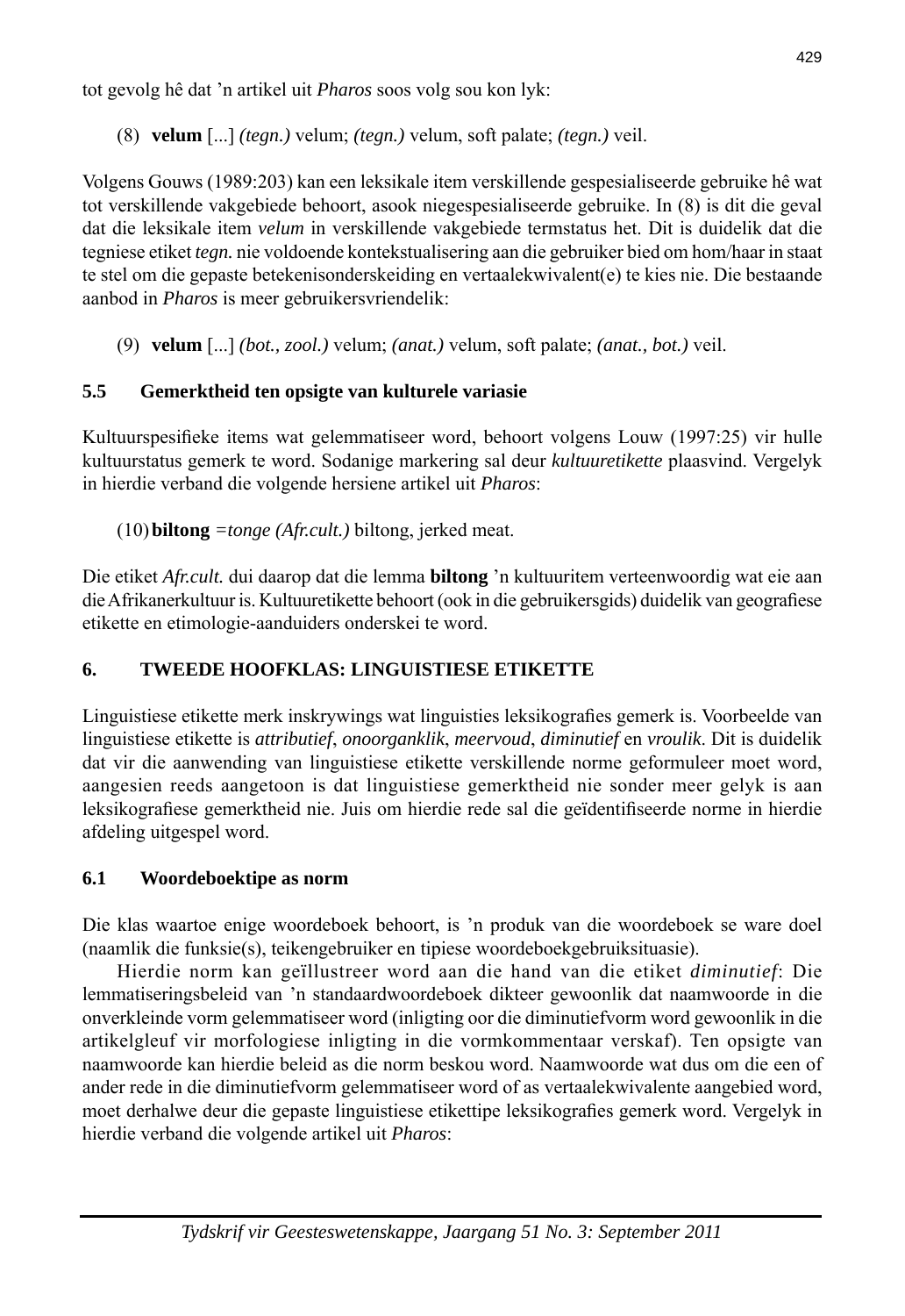(11) **potjie**  $=$ *jies, (dim.)* little pot/jar [...]

Die leksikale item *potjie* het 'n ander denotasie as die leksikale item *pot*; derhalwe word *potjie* apart gelemmatiseer en semanties bewerk. Indien die aanduiding van 'n diminutiefvorm tot alfabetiese uiteenplasing lei, kan die diminutiefvorm na gelang van die woordeboektipe ook gelemmatiseer word, soos die volgende *Pharos*-artikel illustreer:

 $(12)$  **posie**  $(dim.) \rightarrow$  **POSE.** 

Die lemma **posie** is leksikografies gemerk en word dus dienooreenkomstig geëtiketteer. Linguistiese etikette behoort nie as ondergeskik aan ander tipes etikette beskou te word nie. Waar ander tipes etikette optree, behoort linguistiese etikette ook waar van toepassing hulle regmatige plek in te neem. Vergelyk die volgende artikel uit *Pharos*:

(13) **sandjie**  $=$ *jies, (rare, children's lang.)* grain of sand; piece of grit;  $\rightarrow$  SANDKORREL.

Die feit dat beide 'n domeinetiket en 'n stilistiese etiket<sup>6</sup> aan die lemma gerig is, behoort nie die invoeging van die linguistiese etiket *dim.* te verhoed nie.

# **6.2 Referensiële ekwivalensie as norm**

Die norm van referensiële ekwivalensie kan aan die hand van die gebruik van die geslagsetikette *fem.* "vroulik" en *masc.* "manlik" in *Pharos* beskryf word. (Die begrip *geslag*, soos hier gebruik, slaan op die betrokke leksikale items as inherente aanduiders van natuurlike geslag.) In die Afrikaanse en Engelse leksika bestaan daar (i) die klas leksikale items wat slegs 'n manlike [+ animaat]-referent in bestek kan hê, byvoorbeeld *koning* [+ manlik], (ii) daardie klas wat slegs 'n vroulike [+ animaat]-referent in bestek kan hê, byvoorbeeld *onderwyseres* [+ vroulik] en (iii) daardie klas wat beide 'n manlike en vroulike [+ animaat]-referent in bestek kan hê, byvoorbeeld *outeur* [± manlik/vroulik]. Vergelyk die volgende artikels uit *Pharos*:

- (14) a. **onderwyser** *=sers, (masc.),* **onderwyseres** *=resse, (fem.)* (school)teacher, *(chiefl y Brit.)* (school)master *(masc.),* schoolmistress *(fem.)* [...]
	- b. **sekretaresse** *=ses* (female) secretary [...]
	- c. **digteres** *=esse* poetess.
	- d. **koning** *=nings* king, monarch [...]

In die woordeboekartikels in (14)a en b bestaan sekere ontoereikende en inkonsekwente bewerkings wat hier eers uitgeklaar moet word. In (14)a verteenwoordig die aanwending van die etiket *masc.* "manlik" met die lemma **onderwyser** as adres 'n foutiewe leksikografiese bewerking. Die leksikale item *onderwyser* moet volgens Beyer (1997:109-110) as 'n polisemiese leksikale item benader word. Een betekenisonderskeiding het 'n manlike óf vroulike referent in bestek, soos in die sin

 *Van 'n onderwyser* [± manlik/vroulik] *word verwag om professioneel op te tree.*

430

<sup>6</sup> Stilistiese etikette word in afdeling 7 behandel.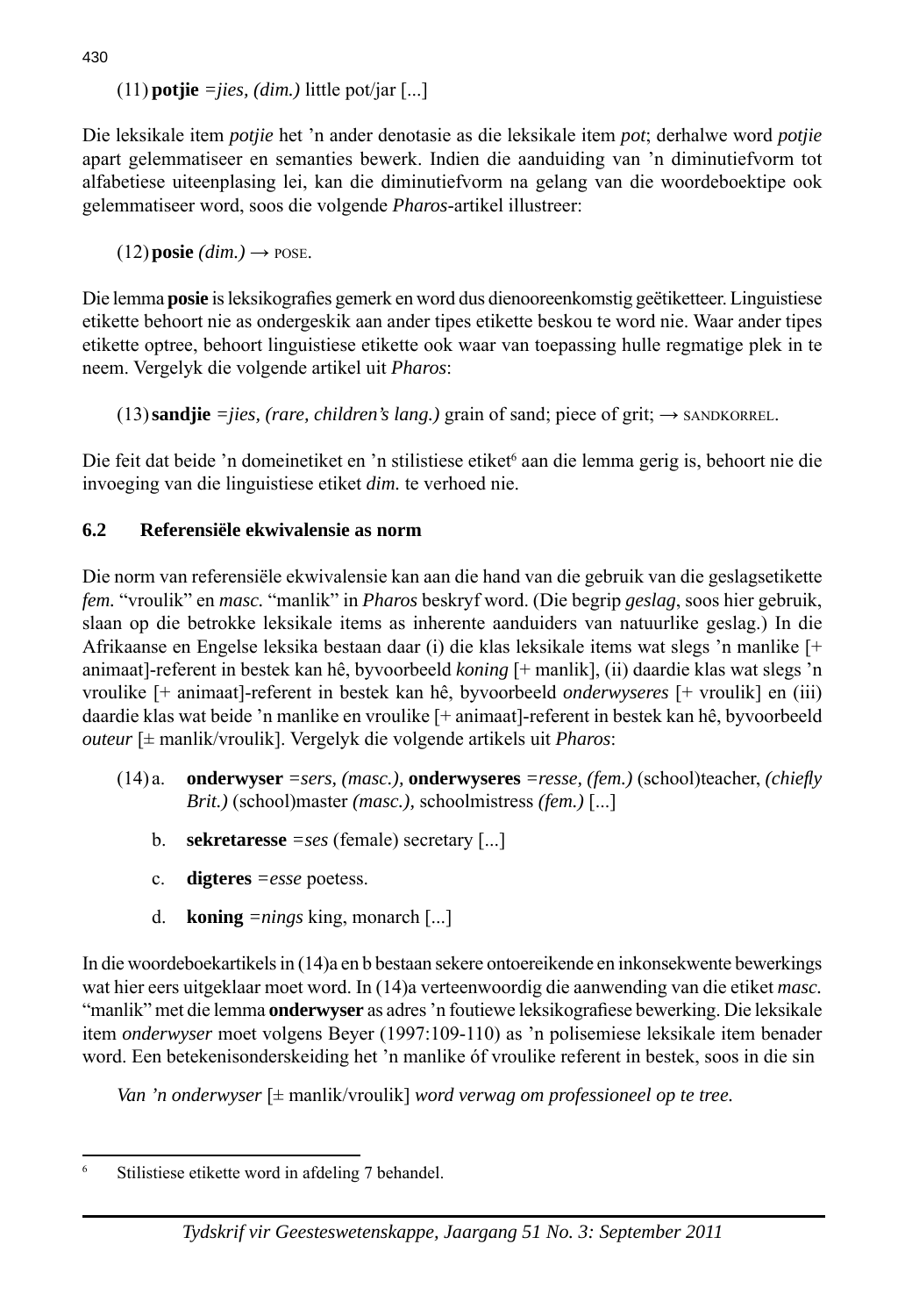'n Volgende betekenisonderskeiding het slegs 'n manlike referent in bestek, soos in die sin

*Die onderwyser* [+ manlik] *het sy tas kom haal.*

Deur die aanwending van die etiket *masc.* word die eersgenoemde betekenisonderskeiding negeer. Hierdie stand van sake maak die saamgroepering van die lemmata **onderwyser** en **onderwyseres** onbevredigend; elke lemma behoort semanties volledig bewerk te woord, soos in die volgende voorgestelde herbewerking:7

 (15) **onderwyser** *=sers* (school)teacher; *(masc.)* (school)teacher, schoolmaster *(chiefl y Brit.)*. **onderwyseres** *=esse* (school)teacher, schoolmistress.

By die hantering van die lemma **onderwyseres** in (15) sluit die hantering van die lemma **sekretaresse** in (14)b aan. In elke geval word 'n geslagtelik gemerkte lemma van 'n geslagtelik neutrale vertaalekwivalent voorsien. Volgens De Wet (1998:158) behoort by sodanige vertaalekwivalente aangedui te word dat hulle gebruik in daardie gevalle beperk is tot verwysing na slegs die vroulike referent. Gevolglik sou die volgende herbewerking van die betrokke artikels 'n verbeterde taalkundige en gebruikersvriendelike aanbod in 'n standaardwoordeboek verteenwoordig:

- (16) a. **onderwyser** *=sers* (school)teacher; *(also, masc.)* schoolmaster *(chiefl y Brit.)*. **onderwyseres** *=esse* (school)teacher *(fem.)*, schoolmistress.
	- b. **sekretaresse** *=ses* secretary *(fem.)* [...]

Die vertaalekwivalente *(school)teacher* en *secretary* in (16)a en b onderskeidelik word elk van die etiket *fem.* "vroulik" voorsien om hulle beperkte gebruik te merk. Die vertaalekwivalent *schoolmistress* word nie van so 'n etiket voorsien nie, aangesien dié leksikale item, soos die lemma **onderwyseres**, inherent slegs 'n vroulike referent in bestek het, soos wat hulle morfosemantiese eienskappe aandui. Tussen die lemma **onderwyseres** en die vertaalekwivalent *schoolmistress* bestaan dus *referensiële ekwivalensie*, terwyl dit nie sonder meer die geval is tussen die lemma **onderwyseres** en die vertaalekwivalent *teacher* en die lemma **sekretaresse** en die vertaalekwivalent *secretary* onderskeidelik nie. In die artikels in (14)c en d is daar ook van referensiële ekwivalensie tussen die onderskeie lemmata en hulle aangebode vertaalekwivalente sprake; derhalwe is ook in daardie artikels geen verdere inskrywings nodig om dié tipe ekwivalensie te bewerkstellig nie.

# **6.3 Linguistiese gemerktheid as (ondergeskikte) norm**

Die markering van die afwesigheid van referensiële ekwivalensie tussen lemma en vertaalekwivalent deur geslagsetikette werp ook lig op die (ondergeskikte) norm van linguistiese gemerktheid: Tensy die leksikale of morfosemantiese gemerktheid van 'n leksikale item daarop dui, kan naamwoorde met 'n [+ animaat]-gemerkte referent na lede van enige of albei van die

<sup>7</sup> Die nesting of nisting van lemmata in 'n tweetalige woordeboek is 'n makrostrukturele kwessie wat nie die semantiese kommentaar beïnvloed nie; dus is dié aspek nie hier ter sprake nie.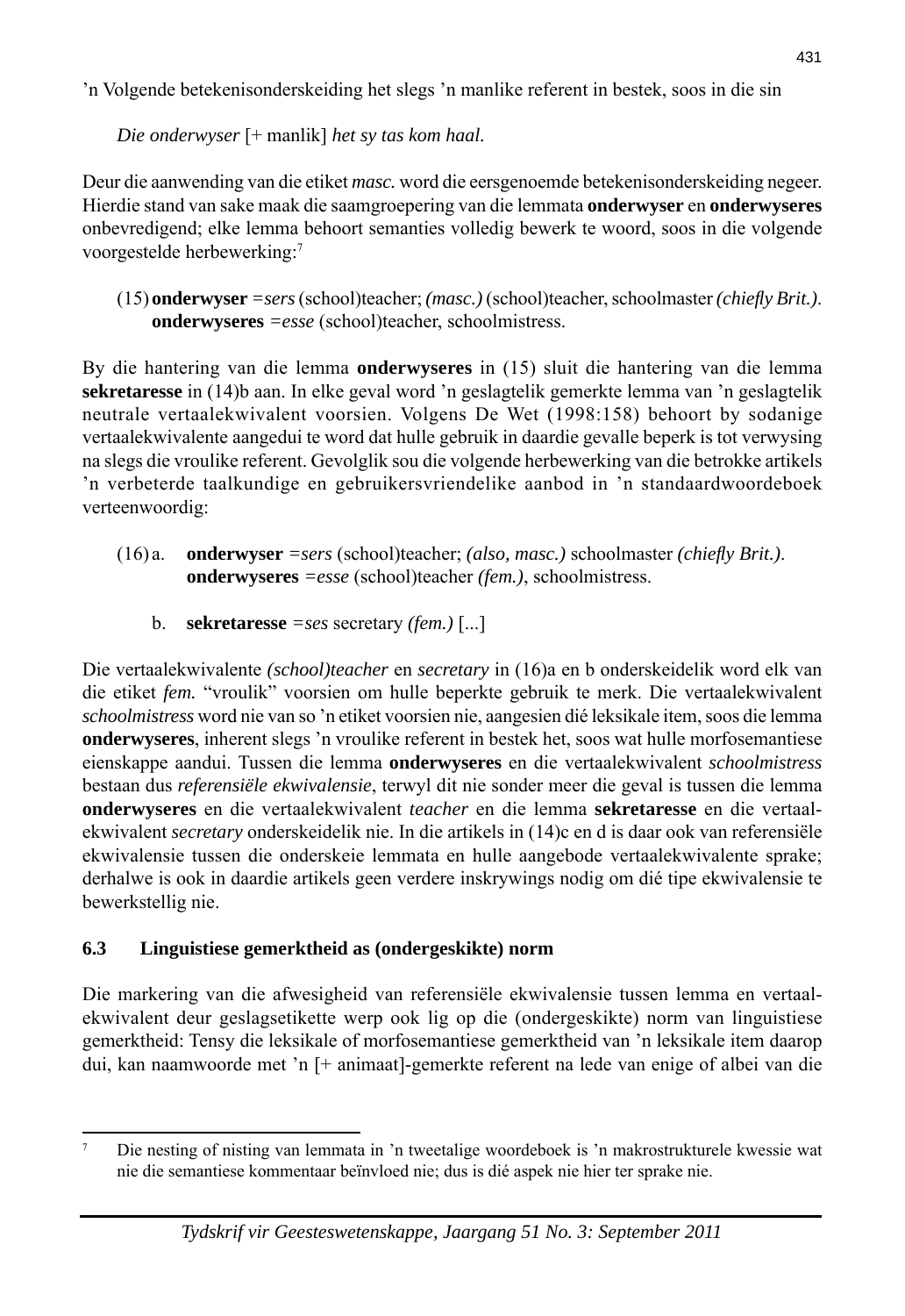twee geslagte verwys. Hierdie norm vind ook sy neerslag in die voorgestelde herbewerking van die lemma **onderwyser** in (16)a, waarin die eerste betekenisonderskeiding van dié lemma en die aangebode vertaalekwivalent *(school)teacher* nie deur 'n etiket soos *neutr.* "geslagtelik neutraal" gemerk is nie, terwyl die tweede betekenisonderskeiding deur die etiket *fem.* gemerk is. Indien beide die lemma en die vertaalekwivalent(e) egter leksikaal of morfosemanties vir dieselfde geslag gemerk is, geld referensiële ekwivalensie tussen hulle, soos in die volgende woordeboekartikel:

(17) **digteres** *=esse* poetess.

Derhalwe kan die aanbied van 'n etiket soos *fem.* ten opsigte van die lemma en die vertaalekwivalent as funksioneel onnodig beskou word ten spyte van beide se morfosemantiese gemerktheid. Referensiële ekwivalensie tussen lemma en vertaalekwivalent kan egter ook ontbreek indien 'n geslagtelik gemerkte lemma van 'n geslagtelik ongemerkte vertaalekwivalent voorsien word, soos in die volgende *Pharos*-artikel:

```
 (18) sekretaresse =ses (female) secretary [...]
```
Die leksikograaf het in hierdie geval probeer om referensiële ekwivalensie tussen die lemma (wat morfosemanties [+ vroulik] gemerk is), en die vertaalekwivalent (wat die semantiese kenmerk [± vroulik] besit) te bewerkstellig deur die invoeging van 'n oënskynlik opsionele bepaling vir die vertaalekwivalent, naamlik *female*. Hierdie hantering is ontoereikend, aangesien die semantiese kenmerk [+ vroulik] nie 'n opsionele kenmerk van dié vertaalekwivalent is nie. In terme van Iannucci (1985:60) is dié inskrywing 'n vertaalkomplement, dit wil sê "'n doeltaalinskrywing wat gegee word ter vervollediging van die vertaalekwivalent" (Gouws 1989:171). Volgens De Wet (1998:158) behoort by sodanige vertaalekwivalente aangedui te word dat hulle gebruik in daardie gevalle beperk is tot verwysing na slegs die vroulike referent. So sal referensiële ekwivalensie bewerkstellig word. Gevolglik sou die volgende herbewerking van die woordeboekartikel in (18) 'n verbeterde taalkundige en gebruikersvriendelike aanbod in 'n standaardwoordeboek verteenwoordig:

(19) **sekretaresse** *=ses* secretary *(fem.)* [...]

Linguistiese etikette kan ook die (gemerkte) leksikologiese status van hulle adresse aandui. Vergelyk die volgende artikel uit 'n Afrikaans-Duits/Duits-Afrikaans-woordeboek wat tans voorberei word:

(20) **sägen**<sup>2</sup> on.ww. [sägte, hat gesägt] *(infml.)* snork, saag balke *(idm., infml.)* 

Die etiket *idm.* "idioom" dui aan dat die vertaalekwivalent *saag balke* 'n idioom in die doeltaal verteenwoordig.

# **6.4 Norm: Transtalig verplaasde gemerktheid as norm**

Vergelyk die stelsel van stilistiese markering in die *Van Dale Groot Woordenboek Nederlands-Engels* (Martin & Tops 1999), soos deur die volgende woordeboekartikeluittreksels verteenwoordig: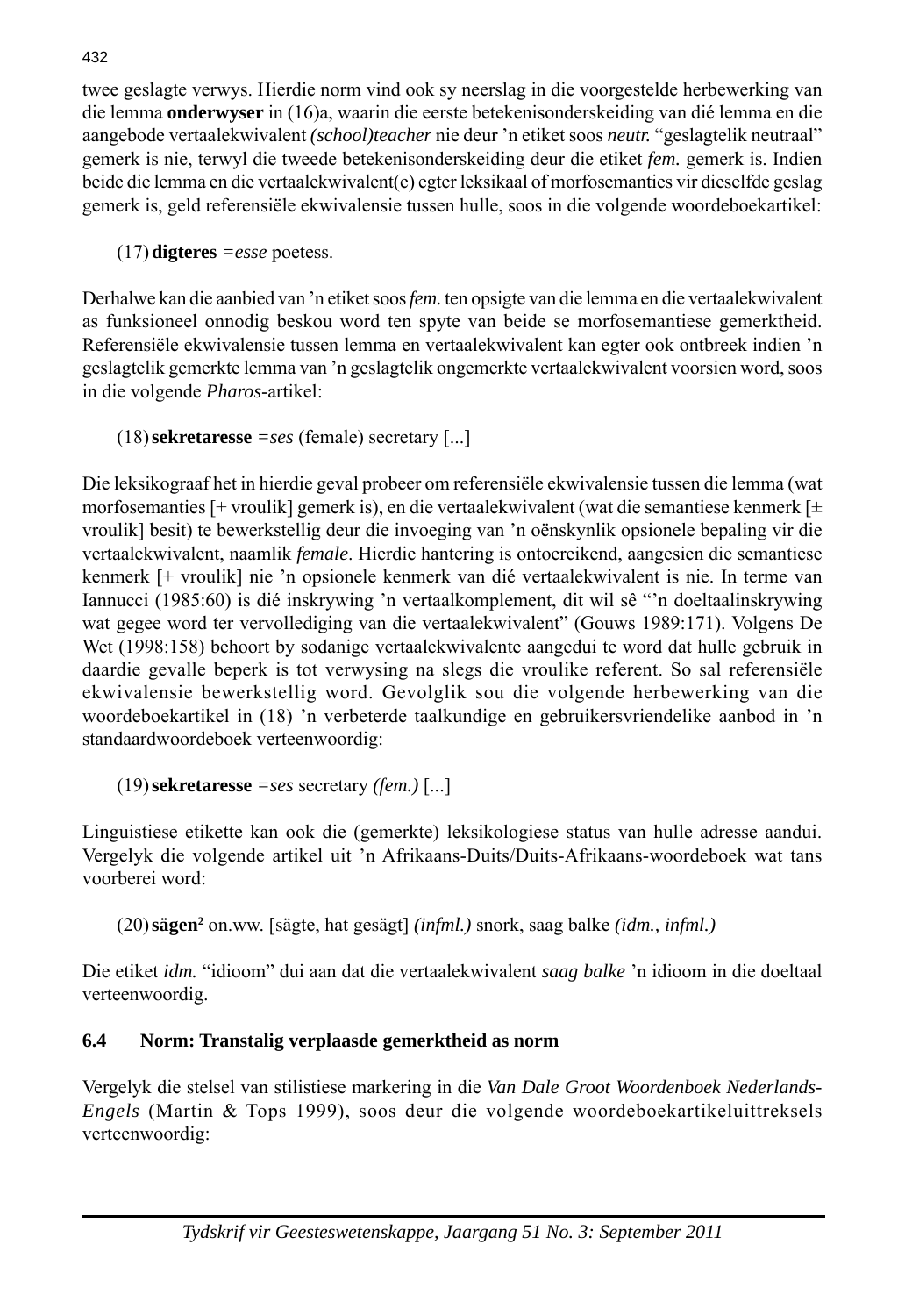# (21) a. **navenant** <br/>  $\langle$ bn., bw.>  $\langle$ inf.> **0.1 '** $\uparrow$ *in keeping (with it)* [...]

b. **referee**  $\leq$ de (m.) $>$   $\leq$ sport $>$  **0.1** *referee*  $\Rightarrow$   $\leq$  *ref.* 

In die artikel in (21)a word die aanduider "↑" aan die vertaalekwivalent *in keeping (with it)* geadresseer; in die artikel in (21)b word die aanduider "↓" aan die sekondêre vertaalekwivalent *ref* geadresseer. In die gebruikersgids van die woordeboek word dié aanduiders soos volg verklaar:

Hierdie aanduiders merk die vertaalekwivalente nie ten opsigte van die doeltaalleksikon nie, maar ten opsigte van die brontaalleksikon. In hierdie gevalle geld naamlik *transtalig verplaasde leksikografiese gemerktheid*, waar die leksikografiese gemerktheid van 'n vertaalekwivalent in terme van die brontaal gedefinieer word.

# **7. DERDE HOOFKLAS: STILISTIESE ETIKETTE**

Verkuyl et al. (2003:302-304) se klas *registeretikette* kan in verband gebring word met Lombard (1993:146-148) en die meeste van Gouws (1988:32-36) se *stilistiese etikette*. Hierdie verband blyk duidelik uit Verkuyl et al. (2003:302) se beskrywing van die funksies van registeretikette:

 Language users generally operate in different social domains (family, employment, bureaucracy, church, social class, etc.) which are characterised by having a set of behavioural rules determining what can or cannot properly be said. They use different *style registers* to master this problem. What can be said when addressing an audience in a political meeting is quite different from what can be said privately. [...] Dictionaries want to protect people from using the wrong words in the wrong contexts [my kursivering – HLB].

# **7.1 Register en styl**

Volgens Carstens (2003:282) verwys die begrip *register* na taalgebruik wat spesifiek by 'n bepaalde situasie of in sekere omstandighede pas. Die begrip *styl* is meer oorkoepelend en gevolglik minder presies. Carstens (2003:343) stel die volgende breë stylskaal voor: *intiem – informeel – gesprekstyl – formeel – kil*. Op hierdie skaal kan die verskillende registers geplaas word. 'n Leksikale item soos *kossies* behoort so tot die register van kindertaal en val op die vlak van intieme taal op die stylskaal. In die woordeboek sal 'n meer spesifieke etiket soos *kindertaal* die gebruiker egter van groter hulp wees as 'n algemener etiket soos *intiem*. Slegs indien 'n leksikale item nie ten opsigte van 'n spesifieke register of registers gemerk kan word nie omdat dit nie tot daardie register(s) beperk is nie, sou 'n etiket soos *informeel* of *formeel* aangewend kon word. *Styl* is verder 'n breër begrip as *register*, wat aspekte van taalgebruik bo die vlak van die leksikale item in bestek het, soos formulering, interpunksie, kennis van die onderwerp, beeldspraak, ensovoorts (vergelyk Carstens 2003:335-373). Hoewel register ook nie tot die vlak van die leksikale item beperk is nie (vergelyk byvoorbeeld hoogs gekollokeerde konstruksies soos *die liggaam van Christus* en *die maagd Maria* in die register van Christelike kerktaal), verteenwoordig die toepassing van dié begrip 'n presieser kontekstualisering van die taalgegewe waarmee die leksikograaf in hierdie gevalle te doen het.

 <sup>(22)</sup> ↑ betekent dat een vertaling qua stijlniveau iets 'netter' is dan het Nederlands ↓ duidt op een iets lager stijlniveau dan het te vertalen trefwoord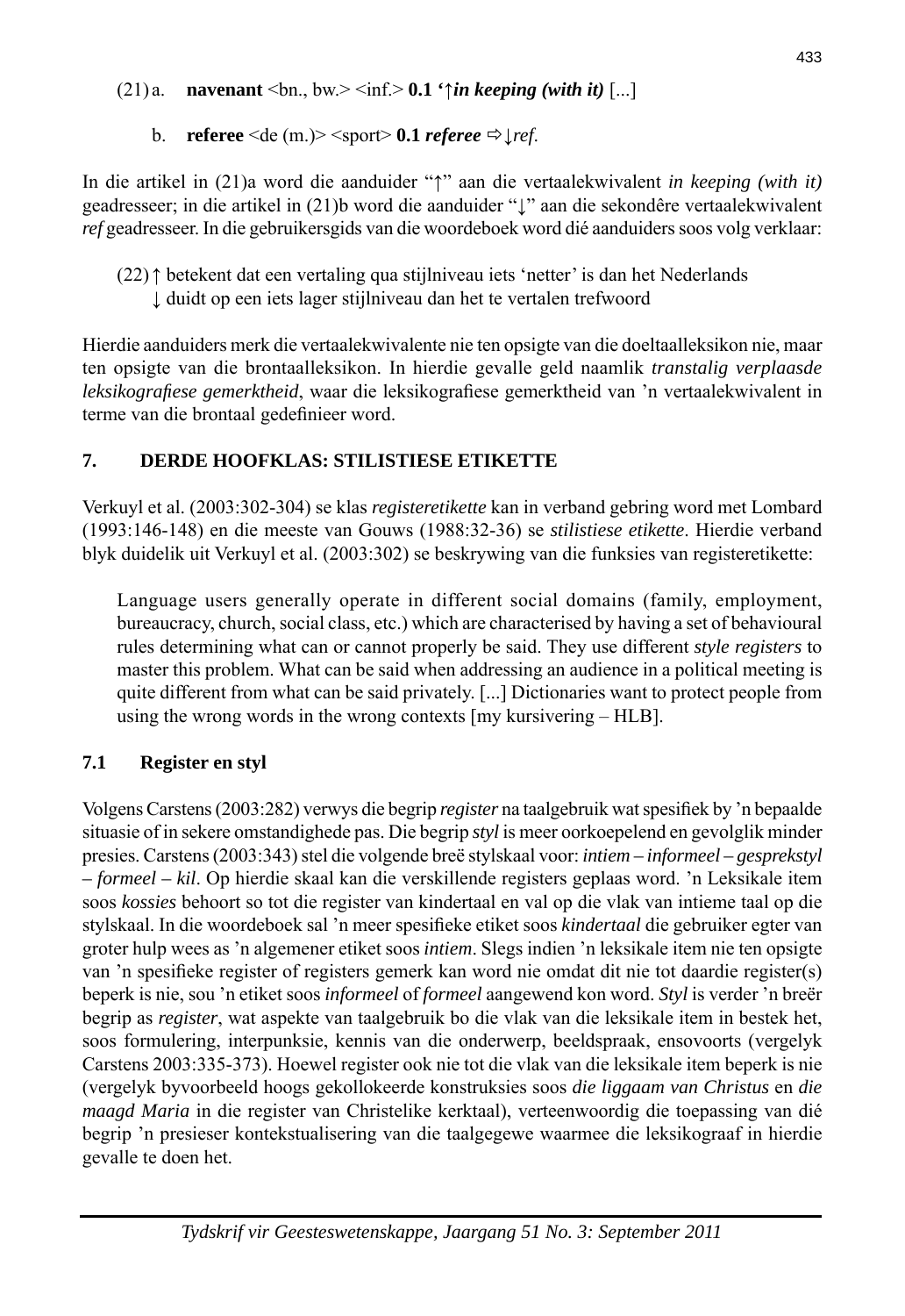# **7.2 Bestaande tipologieë van stilistiese etikette**

434

Gouws (1988:32-35) meld tereg dat stilistiese etikette 'n wye verskeidenheid etikettipes dek en bespreek kortliks die kies van etikette, maar stel geen konkrete klassifi kasie van stilistiese etikette daar nie. Ook Gouws (1989:204-205) gaan nie verder op 'n klassifi kasie van etikette in nie. Gegee dat geen teoretiese basis vir die klassifikasie van etikette bestaan nie, soos vroeër uitgewys is (vergelyk Hurtado 1994:22; Norri 1996:2), en dat elke woordeboek sy eie interpretasie aan etikette en etikettipes heg (vergelyk Al-Kasimi 1977:87; Mugglestone 2000:28), verteenwoordig die toepassing van stilistiese etikettering waarskynlik die leksikograaf se moeilikste etiketteringsprobleem. Mugglestone (2000:22) beskryf etikettering in hierdie opsig as

the "most artistic" as well as the "least scientific" part of the lexicographer's work, embedded in the lexicographer's own sense of the language, and his (or her) own judgments about usage.

Vergelyk ook Lombard (1993:143). Hierdie stand van sake is die gevolg van 'n gebrek aan objektiewe norme vir die vasstelling en toepassing van stilistiese etikette (Gouws 1988:32). Landau (2001:217) onderskei die agt klasse etikette in Tabel 1, wat volgens hom die algemeenste in woordeboeke voorkom:

| <b>Klas</b> | <b>Beskrywing</b>                                                                                                                                                                                                                                                              |
|-------------|--------------------------------------------------------------------------------------------------------------------------------------------------------------------------------------------------------------------------------------------------------------------------------|
| 1           | Currency or temporality: old-fashioned, dated, archaic, obsolete, old use                                                                                                                                                                                                      |
| 2           | Regional or geographic variation: U.S., British, Canadian, Australian, New Zealand,<br>South African, etc. Sometimes regional areas within a country are specified, and<br>sometimes <i>regional</i> or <i>dialect</i> is used as a label.                                     |
| 3           | Technical or specialized terminology: astronomy, chemistry, physics, sports, etc.;<br>these are called <i>field labels</i> . Sometimes <i>technical</i> or <i>specialized</i> is used as a label.<br><i>Trademark</i> is also used as a label.                                 |
| 4           | Restricted or taboo sexual and scatological usage: offensive, taboo, vulgar, obscene,<br>rude; sometimes combined with slang, e.g. rude slang, vulgar slang                                                                                                                    |
| 5           | Insult: <i>offensive</i> , <i>insult</i> , <i>disparaging</i> , <i>derogatory</i> , <i>disapproving</i> , <i>contemptuous</i> , <i>sexist</i> ,<br>racist                                                                                                                      |
| 6           | Slang: <i>slang</i>                                                                                                                                                                                                                                                            |
| 7           | Style, functional variety, or register: formal, written, informal, spoken, colloquial<br>(now rarely used), <i>literary</i> , <i>historical</i> , <i>poetic</i> , <i>humorous</i> , <i>facetious</i> , <i>jocular</i> ,<br>approving, euphemistic, baby talk or a child's word |
| 8           | Status or cultural level: <i>nonstandard</i> or <i>not standard</i>                                                                                                                                                                                                            |

### **TABEL 1:** Landau (2001:217) se klassifikasie van etikette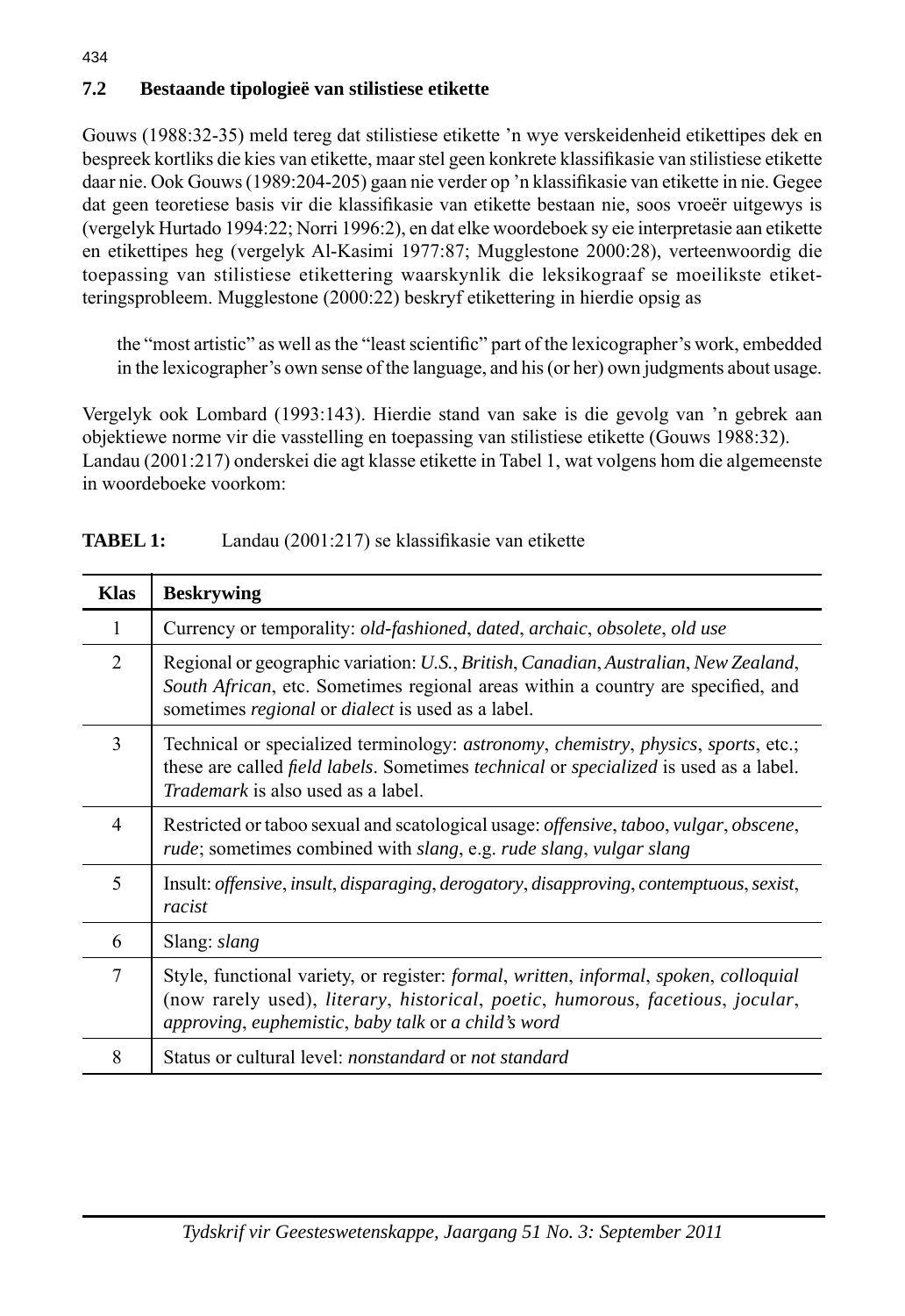Klasse 4 tot 8 sou onder die opskrif van stilistiese etikette kon ressorteer. Landau se klassifikasie is egter nie sonder probleme nie. Die etiket *offensive* geld vir klas 4 én klas 5, en terwyl die etiket *disapproving* in klas 5 geplaas word, word die etiket *approving* in klas 7 geplaas. Dit is ook nie duidelik waarom 'n etiket soos *historical* in klas 7 en nie in klas 1 geplaas word nie. Verder sou 'n etiket soos *rude*, wat in klas 4 geplaas is, ewe goed in klas 5 kon funksioneer. Hierdie diskrepansies ondermyn dié tipologie se meriete. Die ideaal sou wees dat elke individuele etiket wat in 'n woordeboek gebruik word slegs een denotasie het en slegs een funksie vervul.

 Lombard (1993:146-148) bied 'n potensieel nuttige hiërargiese klassifi kasie van sogenaamde sosiostilistiese etikette aan wat blykbaar taalwetenskaplik gemotiveer is, soos die samevatting van sy bespreking in Tabel 2 hieronder toon:

| <b>Etiket</b> | <b>Toegepas op</b>                                                                                                                                                                                                                                                                                 |
|---------------|----------------------------------------------------------------------------------------------------------------------------------------------------------------------------------------------------------------------------------------------------------------------------------------------------|
| verhewe       | Leksikale items wat bo die neutrale vlak van die standaardtaal lê, d.w.s. formele,<br>superformele en superstandaardtaalitems soos jongkragtig en ontslaap.                                                                                                                                        |
| geselstaal    | Leksikale items wat effens onder die neutrale vlak van die standaardtaal lê, soos<br>gô en bakgat.                                                                                                                                                                                                 |
| skertsend     | Leksikale items wat sonder sterk sarkasme of nie-neerhalend gebruik word ter<br>wille van die verkryging van 'n humoristiese effek, soos boetebessie en kripvreter.                                                                                                                                |
| volksnaam     | Name van plante, diere, kwale, ens., wat nie-wetenskaplik is en wat in die<br>volksmond ontstaan het, soos kuikendief. Leksikale items wat in die volksmond<br>leef, is egter dikwels so algemeen dat hulle nie meer geëtiketteer hoef te word<br>nie, soos kelkiewyn en klem-in-die-kaak.         |
| neerhalend    | Leksikale items wat 'n neerbuigende of geringskattende houding van 'n spreker<br>verraai, d.w.s. items wat dikwels in neerhalende of minagtende verband gebruik<br>word en wat deel uitmaak van beledigende taalgebruik, waaronder rassismes<br>soos boer en hotnot en seksismes soos teef en wyf. |
| skeltaal      | Leksikale items wat 'n taalgebruiker se oordeel verraai, en kragwoordstatus<br>benader, soos esel en swernoot.                                                                                                                                                                                     |
| plat          | Leksikale items wat 'n taboewaarde het en wat gebruik word om 'n saak te<br>benoem waarvan 'n sagter ekwivalent gewoonlik bestaan, soos kaalstert en snot.                                                                                                                                         |
| vloektaal     | Leksikale items wat kragwoorde en uitroepe verteenwoordig wat dikwels met<br>die weer en buitekonteksgebruikte godsdienswoorde te doen het, soos bliksem<br>en donder.                                                                                                                             |
| vulgêr        | Die leksikale items wat die hoogste taboewaarde het, wat veral verwys na die<br>onaanvaarbare sosiale gebruik van die laer liggaamsdele, en hulle funksies en<br>produkte, soos poep en stront.                                                                                                    |

**TABEL 2:** Lombard (1993:148-149) se klassifikasie van sosiostilistiese etikette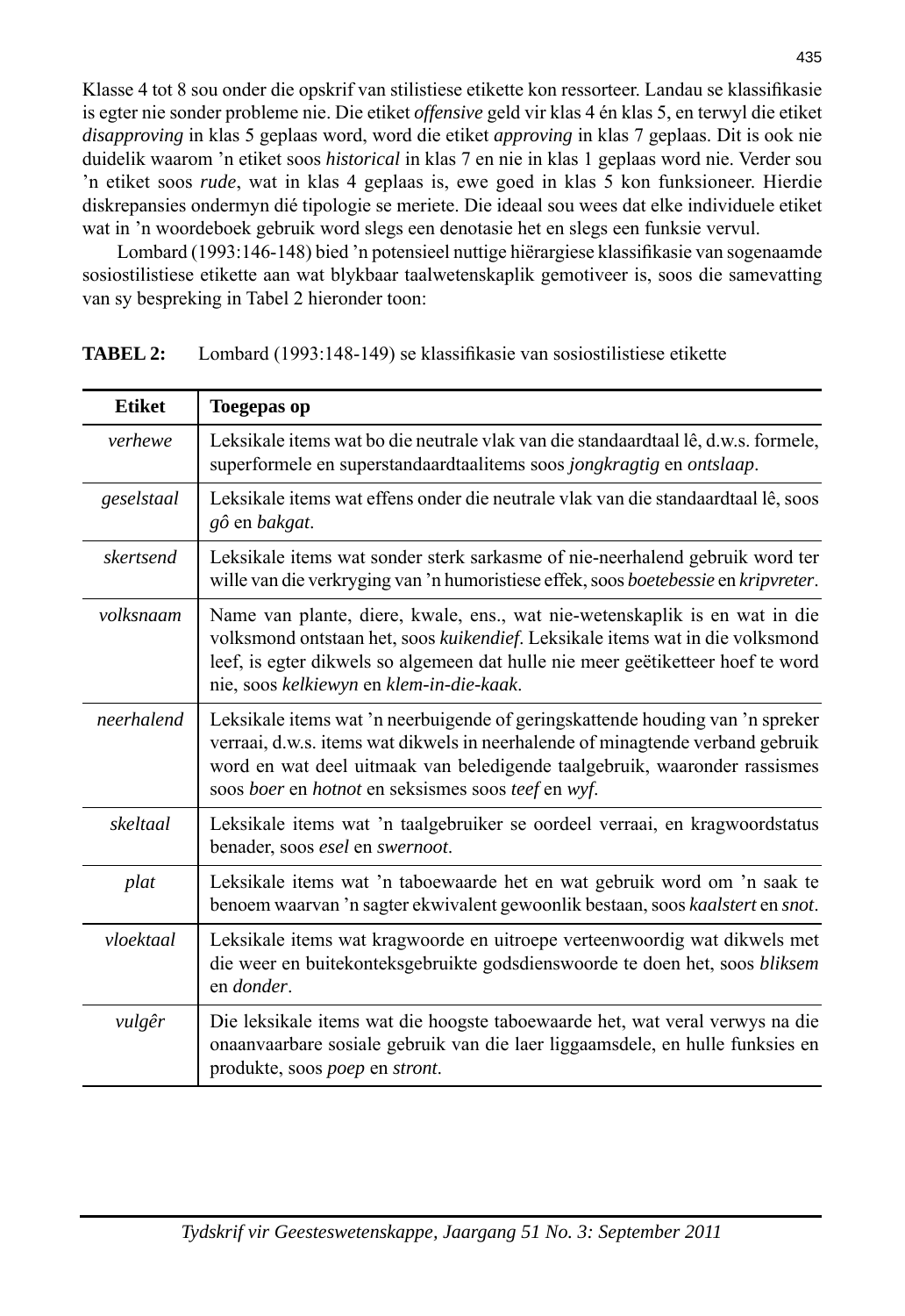### 436

Hoewel dit nuttig is, toon Lombard se klassifikasie 'n belangrike tekortkoming indien dit as die volledige versameling stilistiese etikette voorgehou word. Die probleem is dat die klassifikasie eendimensioneel is: Dit strek blykbaar skalêr vanaf daardie leksikale items wat verhewe taalgebruik verteenwoordig deur die neutrale vlak tot by daardie leksikale items wat die hoogste taboewaarde verteenwoordig. Op bepaalde punte op hierdie vertikale skaal is dit egter ook moontlik (en nodig) om vir horisontale uitbreidings voorsiening te maak, byvoorbeeld deur etikette soos *kindertaal*, *literêr* en *poëties*. 'n Etiket soos *kindertaal* kan nie as domeinetiket beskou word nie, aangesien dit nie 'n leksikale item merk wat tot die taal van kinders (of ouers) beperk is nie, maar eerder verwys na 'n spesifi eke gesprek*situasie*, naamlik daardie situasie waarin 'n (volwasse) taalgebruiker met 'n peuter of kleuter kommunikeer, ongeag die domein waarin die gesprek plaasvind. Dieselfde geld vir die ander twee etikette. Om byvoorbeeld die leksikale items *bakgat* en *kossies* beide deur die sosiostilistiese etiket *geselstaal* te merk, verteenwoordig 'n enigsins onbevredigende markering wat met die vae etiket *dial.* "dialekties" as domeinetiket wat ruimtelike variasie merk, vergelyk kan word. Hierdie punt van kritiek op Lombard se klassifikasie sluit aan by Landau (2001:269), wat die hoop uitspreek dat die analise van groeiende verteenwoordigende tekskorpora deur toenemend gevorderde tegnologie leksikoloë in staat sal stel om soveel gebruiksvlakke te identifi seer dat leksikograwe uiteindelik enigsins vae etikette soos *informeel* heeltemal oorboord sal kan gooi en sal kan vervang deur 'n volledige versameling presieser etikette (vergelyk ook Hartmann 1983:118). Hierdie standpunt herinner aan voorstelle vir tot soveel as 40 stilistiese etikette, waaroor Gouws (1988:34) verslag doen. Die toepassing van soveel registeretikette kan volgens die voorstel deur 'n koderingstelsel wat terugverwys na die verklaring van elke etiket in die gebruikersgids suksesvol geïmplementeer word. Die gebruikersvriendelikheid van so 'n stelsel van etikettering kan egter bevraagteken word. Verder bestaan geen bewyse in die literatuur dat gebruikers 'n behoefte aan so 'n uitgebreide klassifi kasie het nie; empiriese gebruikersnavorsing oor hierdie aspek is derhalwe nodig. Volgens Käge (in Gouws 1988:35) gaan dit in hierdie opsig vir die gebruiker om een vraag, te wete of 'n leksikale item normale, dit wil sê standaardtaalgebruik verteenwoordig al dan nie; indien nie, wil die gebruiker gewoon weet of die afwyking na onder of na bo ten opsigte van die normale stylvlak lê (vergelyk ook Lombard 1993:146). Hiervolgens sou die versameling stilistiese etikette 'n relatief klein maar breë stylskaal verteenwoordig. Verkuyl et al. (2003: 306) stel so 'n skaal voor, naamlik *baie informeel – informeel –* Ø – *formeel – baie formeel*. In die geval van 'n tweetalige woordeboek kan die toepassing van so 'n vereenvoudigde skaal egter problematies wees. Gouws (1988:35) meld dat dit 'n probleem is om vas te stel in watter gevalle die lemma en sy vertaalekwivalent tot dieselfde stilistiese kategorie behoort. In sommige gevalle is dit nie moontlik om 'n vertaalekwivalent te voorsien wat tot dieselfde stilistiese kategorie behoort nie. Vergelyk in hierdie verband die volgende artikel uit die *Collins German-English/English-German Dictionary* (Terrell et al. 1999):

**Scheiß** [ƒais] *m -, no pl* (*sl*) shit (*vulg*), crap (*vulg*) [...]

Volgens die etikette in die artikel word die brontaalitem *Scheiß* in Duits as verteenwoordigend van sleng beskou (etiket: *sl*), terwyl die Engelse vertaalekwivalente *shit* en *crap*, wat die naaste aan semanties-pragmatiese ekwivalensie kom, in die doeltaal as verteenwoordigend van vulgêre taal beskou word (etiket: *vulg*). Die implikasie is dat die leksikale items *shit* en *crap* hoër taboewaardes in Engels verteenwoordig as wat die leksikale item *Scheiß* in Duits verteenwoordig. Die doeltaalitems se gebruik is dus meer beperk in die doeltaal as wat die brontaalitem se gebruik in die brontaal is. Indien beide die lemma en die vertaalekwivalente deur die etiket *informeel* of *baie informeel* gemerk word, sal hierdie potensieel kommunikatief kritieke verskille in stylvlak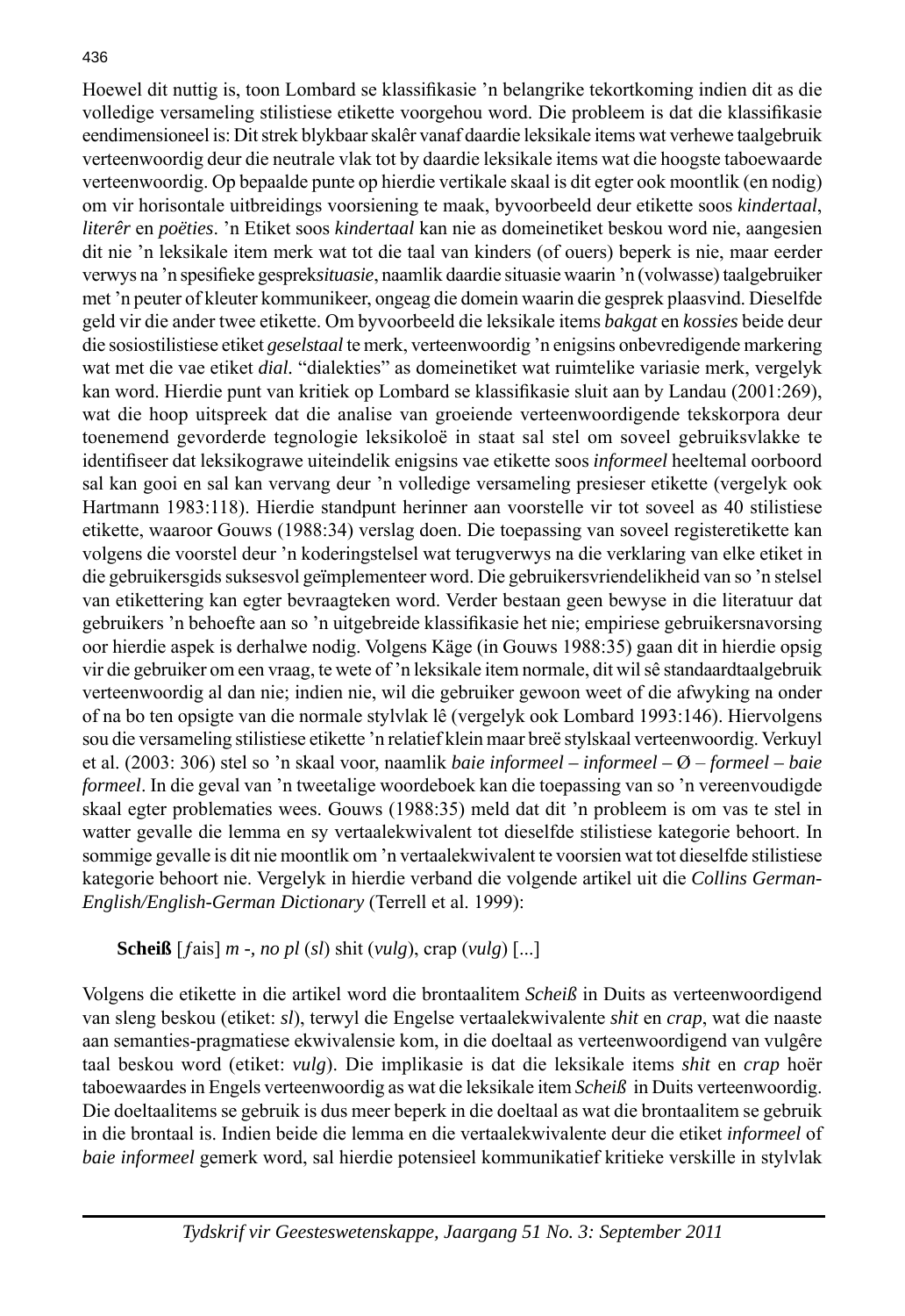nie vir die gebruiker duidelik wees nie en ontbreek kommunikatiewe ekwivalensie. Selfs indien die lemma deur die etiket *informeel* en die vertaalekwivalente elk deur die etiket *baie informeel*  gemerk word, kan die bewerkstelliging van kommunikatiewe sukses in hierdie geval betwyfel word. Ook hier geld Gouws (1996:16) se vereiste dat leksikograwe nie op die veronderstelde intuïsies van woordeboekgebruikers moet staatmaak nie, maar so eksplisiet moontlik moet wees ten einde optimale oordrag van inligting te verseker. In hierdie studie word derhalwe van die standpunt uitgegaan dat meer presiese stilistiese etikette ter wille van kommunikatiewe ekwivalensie verkieslik is bo meer omvattende etikette.

### **7.3 Konteks as norm vir leksikografi ese gemerktheid**

Die redusering van die stilistiese markering van leksikale items tot 'n klein aantal breë etikette, soos deur Verkuyl et al. (2003) voorgestel, is ook problematies indien konteks in ag geneem word. Binne 'n model waarin die leksikografiese proses en woordeboekgebruik as komponente van leksikografiese kommunikasie beskou word, beskryf Beyer (2006a:60) die term *konteks* as

 daardie versameling veranderlikes wat normaalweg buite die beheer van die leksikograaf en die gebruiker in hulle onderskeie kapasiteite as sodanig val, maar waarbinne én die saamstel én die gebruik van die woordeboek plaasvind.

Om die problematiek te illustreer, word kortliks na die leksikografiese hantering van rassismes verwys, vernaam omdat daar heelwat metaleksikografiese literatuur oor hierdie onderwerp bestaan.<sup>8</sup> Uit hierdie literatuur blyk dit duidelik dat dit in die huidige Suider-Afrikaanse konteks heeltemal onvoldoende sou wees om 'n rassisme in 'n woordeboek bloot van die stilistiese etiket (*baie*) informeel of neerhalend te voorsien.<sup>9</sup> Volgens Hauptfleisch (1993:124) is die etiket *rassisties* die beste enkele etiket om die woordeboekgebruiker op die funksioneel-stilistiese gemerktheid van so 'n leksikale item te wys. Harteveld & Van Nierkerk (1995:101) stel 'n selfs uitgebreider etiket voor, naamlik *rassisties; die gebruik hiervan is uiters neerhalend en aanstootlik*. Die rede vir die behoefte aan 'n heel spesifieke en unieke etiket vir rassismes kan gevind word in die besonder sensitiewe klimaat wat in Suid(er)-Afrika ten opsigte van die gebruik van sulke leksikale items heers (vergelyk Harteveld & Van Niekerk 1995:235). Dat 'n andersoortige klimaat in hierdie opsig in byvoorbeeld Europa geld, word duidelik uit Europese woordeboeke se oënskynlike traagheid om rassismes te etiketteer; daarenteen is dit duidelik dat die sosiale druk om sogenaamde politiese korrektheid te bevorder veral in die VSA 'n invloed op etiketteringspraktyke in woordeboeke aldaar uitoefen (Verkuyl et al. 2003:305). Oor die binne- en buitegroepgebruik van rassismes word nie hier uitgewei nie – vergelyk hiervoor Beyer (2006:223).

Dit word dus duidelik dat 'n enkele gestandaardiseerde universele klassifikasie vir stilistiese etikette, waaraan volgens Gouws (1988:32) en Lombard (1993:143) 'n behoefte bestaan, nie maklik tot stand gebring sal kan word nie, aangesien die geldende konteks in hierdie opsig telkens so 'n beduidende rol in die samestelling van elke woordeboek speel.10 Die standaardisering van stilistiese etikette kan egter meer geredelik moontlik wees indien die behandelde leksika se taalgebiede relatief klein is en die verteenwoordigde kulture en kontekste relatief stabiel en homogeen is. In die era van globalisering en die internasionalisering van selfs 'n taal soos Afrikaans

<sup>8</sup> Vergelyk onder meer Botha (1995); Harteveld & Van Niekerk (1995); Hauptfleisch (1993); Landau (2001: 234-237); Murphy (1991, 1997, 1998); Norri (2000).

 $\overline{9}$ Vergelyk onder meer Botha (1995); Harteveld & Van Niekerk (1995); Hauptfleisch (1993).

<sup>&</sup>lt;sup>10</sup> Vergelyk ook Hauptfleisch (1993:119); Landau (2001:251); Murphy (1997:160; 1998:1); Werner 1991:2796).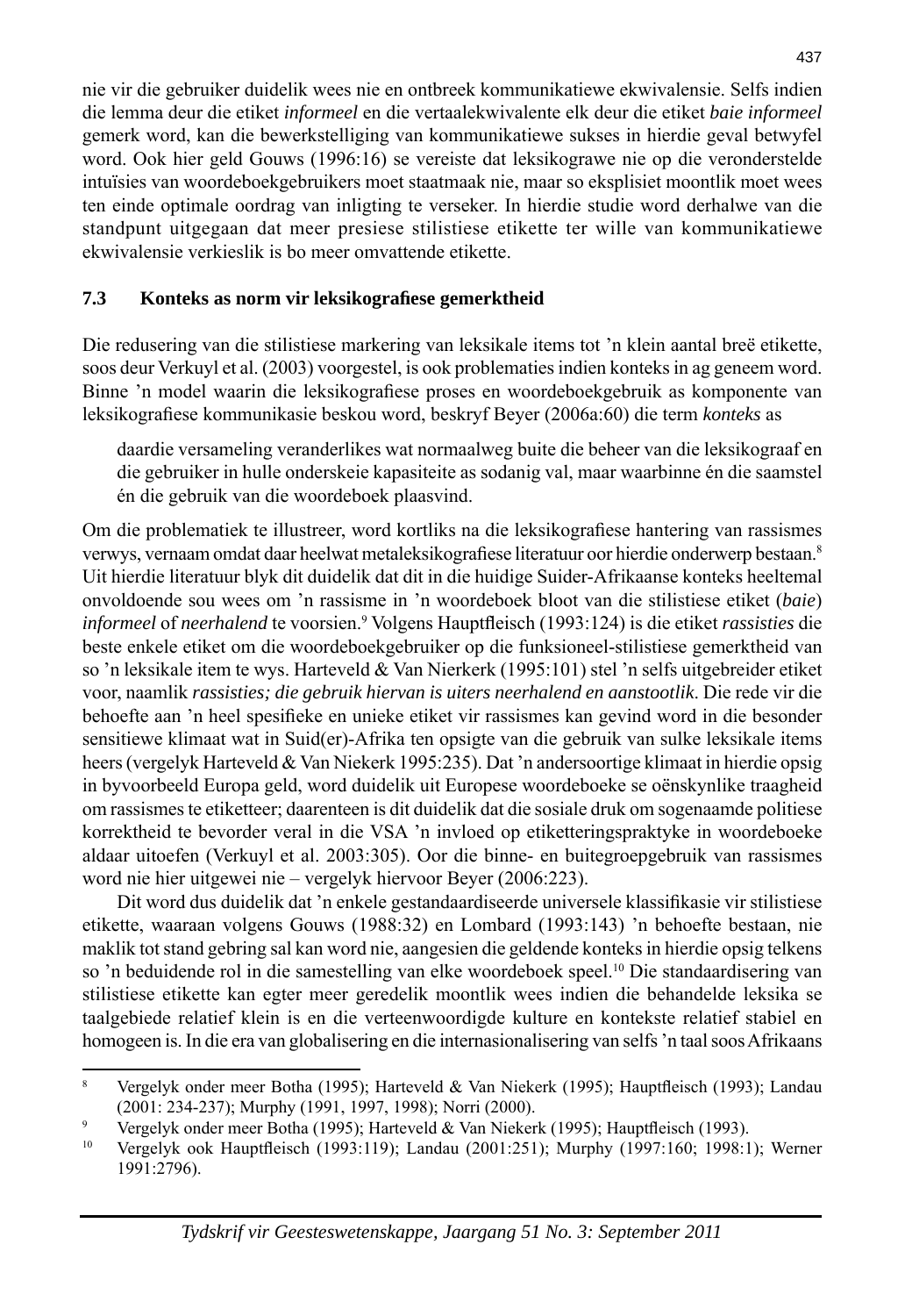sou aangevoer kon word dat die standaardisering van stilistiese etikette egter eerder 'n al moeiliker doelwit word om te bereik. Daarenteen sou egter betoog kon word dat globalisering juis die geleentheid bied vir groter sensitiwiteit en gevolglik die weg baan vir wyer gestandaardiseerde etikette. Weens beperkte ruimte word hierdie argumentasie egter nie hier verder gevoer nie.

# **7.4 'n Klassifi kasie van stilistiese etikette**

Op grond van sosiokommunikatiewe funksie kan drie klasse stilistiese etikette voorgestel word.

# *7.4.1 Registeretikette*

Soos reeds aangetoon is, verwys die begrip *register* na taalgebruik wat spesifiek by 'n bepaalde situasie of in sekere omstandighede pas. Registeretikette word dus aangewend om die geadresseerde inskrywing in die bepaalde situasie waarin dit tipies pas te veranker. Voorbeelde van sulke etikette is *kindertaal*, *joernalisties*, *boektaal* en *poëties*. Aangesien die betrokke leksikale items ten opsigte van spesifieke stituasies of omstandighede leksikografies gemerk is, kan die verteenwoordigende etikette nie in enige relatiewe hiërargie geplaas word nie; hulle funksioneer gewoon naas mekaar en kan teoreties ook gekombineer word, hoewel hulle met verskillende stylvlakke geassosieer kan word.

# *7.4.2 Sosiostilistiese etikette*

Sosiostilistiese etikette gee volgens Van Huyssteen (1998:69) vir die woordeboekgebruiker 'n aanduiding van die gepastheid van 'n sekere leksikale item op 'n bepaalde stylvlak. Hierdie aanduiding staan onafhanklik van enige bepaalde situasie, en dit motiveer die onderskeid tussen hierdie tipe en registeretikette. Sosiostilistiese etikette vertoon ook 'n sterker normerende karakter, aangesien die etikette bepaalde sosiolinguistiese waarde-oordele oor hulle adresse uitspreek: Die implikasie is byvoorbeeld dat leksikale items wat deur die etiket *plat* of *vulgêr* gemerk is nie in "goeie" of "beskaafde" geselskap (as elemente van die tipiese gebruiksituasie soos vasgestel vir 'n standaardwoordeboek) tuis hoort nie, afgesien van die geldende situasie (terwyl kindertaal of boektaal wel in sodanige geselskap kan voorkom sonder dat dit as onvanpas beskou word, mits die geldende situasie dit toelaat). Hoewel Lombard (1993:146-148) sy klassifikasie van stilistiese etikette as sosiostilistiese etikette voorhou, word dit in die lig van die onderskeid van stilistiesfunksionele etikette hieronder duidelik dat nie al die aangebode etikette wel sosiostilistiese etikette verteenwoordig nie. Die volgende etikette wat Lombard voorstel, geld in die onderhawige tipologie wel as sosiostilistiese etikette: *verhewe*, *geselstaal*, *volksnaam*, *plat* en *vulgêr*. Hierby kan etikette soos *deftig*, *gemeensaam*, *omgangstaal* en *onfyn* gevoeg word. Die alternatief vir hierdie versameling is etikette met ruimer denotasies wat gebaseer is op Carstens (2003:343) se stylskaal of Verkuyl et al. (2003:306) se skaal, en sluit etikette soos *informeel* en *formeel* in. Soos reeds genoem, moet die geskikste reeks etikette in hierdie verband deur empiriese gebruiks- en gebruikersnavorsing bepaal word.

Dekker (1991:59) bewys aan die hand van leksikografiese voorbeelde dat 'n etiket soos *vulgêr* in kombinasie met etikette soos *vloektaal* en *skeltaal* ten opsigte van dieselfde adres kan optree, wat veronderstel dat dié etikette nie verskillende vlakke op dieselfde skaal kan verteenwoordig nie. Begrippe soos *vloek* en *skel* moet volgens Dekker (1991:60) heeltemal losgemaak word van 'n rangorde wat dit noodwendig aan obseniteit en vulgariteit koppel. So 'n losmaak vind plaas in die onderskeiding van stilisties-funksionele etikette.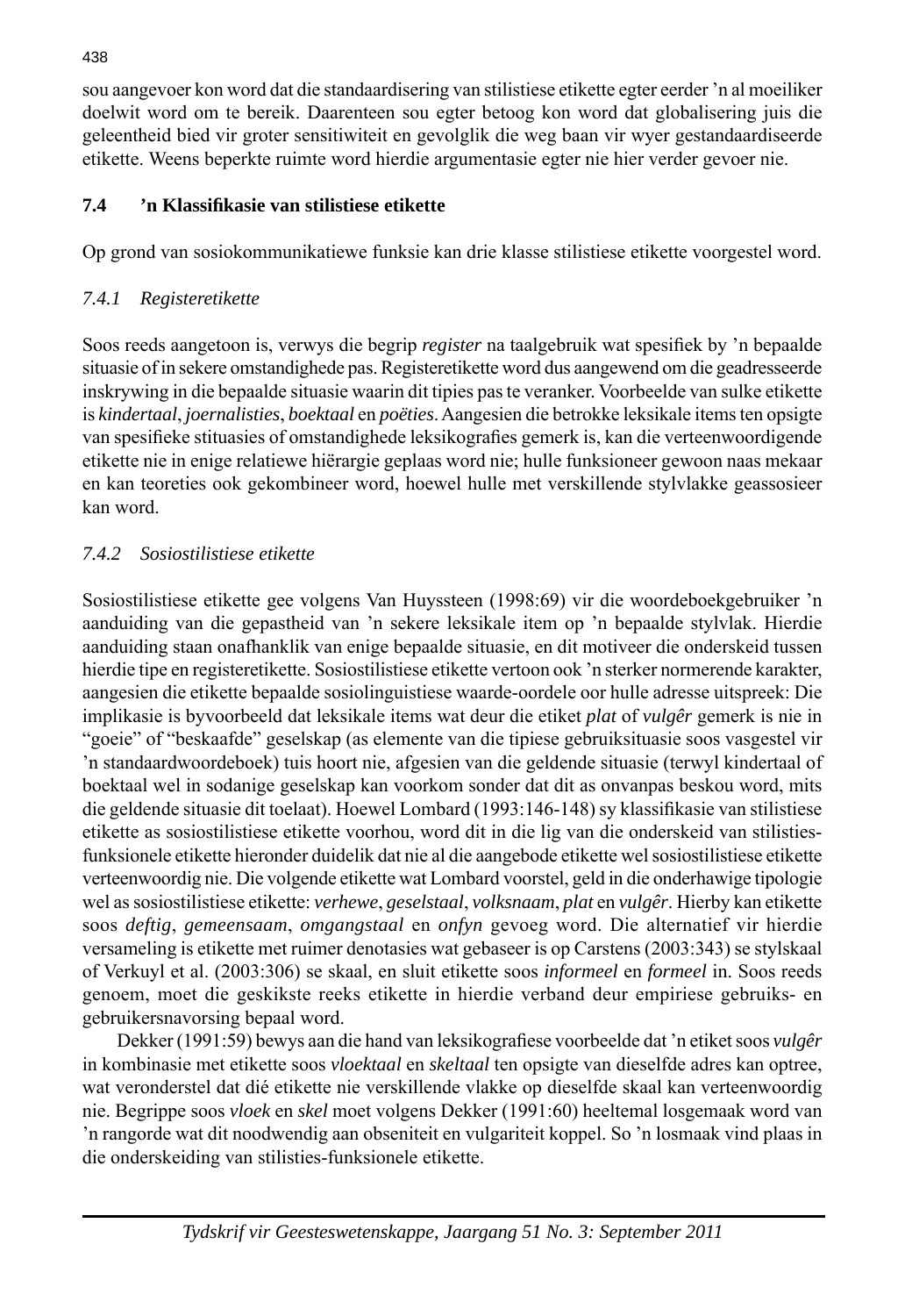Volgens Van Huyssteen (1998:69) word stilisties-funksionele etikette gebruik om 'n aanduiding te gee van die gemerkte sosiokommunikatiewe funksies (in terme van illokusies en perlokusies) wat 'n leksikale item binne sekere kontekste kan verrig, waar hierdie funksies gewoonlik (hoewel nie altyd nie) insluit dat die gebruik van die gemerkte leksikale items deur 'n bepaalde groep as affronterend en afstootlik ervaar kan word. Hierdie tipe etiket vervul ook 'n sterk normerende rol. Die volgende etikette, wat deur Lombard (1993:146-148) as sosiostilistiese etikette voorgehou word, word in die onderhawige tipologie as stilisties-funksionele etikette beskou: *skertsend*, *neerhalend*, *skeltaal* en *vloektaal*. Hiertoe kan etikette soos *eufemisties*, *rassisties* en *seksisties* gevoeg word. Stilisties-funksionele etikette kan van die moeilikste stilistiese etikette wees om sinvol aan te wend. Volgens Van Huyssteen (1998:68-69) is die etiket *eufemisme* byvoorbeeld sterk onder verdenking, aangesien 'n bepaalde leksikale item in een situasie 'n eufemisme kan wees en in 'n ander situasie 'n disfemisme. Ander stilisties-funksionele etikette kan weer makliker aangewend word, en die aanwending daarvan is na gelang van onder meer die geldende konteks inderdaad verplig, byvoorbeeld *rassisties*.

 'n Etikettipe wat ook tot die klas van stilisties-funksionele etikette behoort, is *slengetikette*. Die vasstelling van die aard van slengvariasie en die markering daarvan in woordeboeke is 'n problematiese kwessie. Die eerste probleem is dat daar nie eenstemmigheid bestaan oor wat presies die term *sleng* denoteer nie (vergelyk Landau 2001:240). Oënskynlik pas elke leksikograaf sy/ haar eie konsep van *sleng* toe, wat veroorsaak dat daar geen uniforme identifikasie of hantering van hierdie taalverskynsel in woordeboeke (of in die literatuur) gevind kan word nie. In die bespreking wat volg, kan derhalwe ook nie voorgegee word dat die finale woord oor die klassifikasie en hantering van sleng in woordeboeke gespreek word nie.

 Volgens Landau (2001:237) is dit onbevredigend om sleng gewoon as baie informele taal te beskou: Sleng verteenwoordig naamlik nie 'n subleksikon wat aangepas kan word om by 'n sosiale situasie te pas nie, soos wat die geval is met leksikale items op die *formeel – Ø – informeel*-skaal, waarop sosiostilistiese etikette van toepassing is; nietemin word die veld van slengvariasie van ander velde met beperkte gebruik (waarvan die verteenwoordigende items deur domeinetikette gemerk word) onderskei op grond daarvan dat sy lede doelbewus niestandaardtaal verteenwoordig. Landau (2001:237) redeneer soos volg oor die aard van sleng:

 Much slang has been introduced by criminals, hucksters and gamblers; how shall we characterize the cultural levels of these *groups*? They are off the beaten track, but are they necessarily of low cultural level because their occupations happen to be antisocial? Much slang derives also from the cant of musicians and soldiers and other *groups* that feel isolated or beleaguered. Their private vocabulary perlocates through layers of language to become tomorrow's slang, then routinely peppers the conversations of young people everywhere [my kursivering –  $HLB$ ].<sup>11</sup>

Hierdie soort styl het dus ook duidelik 'n soort sosiale funksie.

 Hoewel die gebruik van sleng nie noodwéndig deur enige bepaalde groep as afstootlik ervaar sal word nie, kan dit wel bewustelik en effektief vir dié spesifieke doel aangewend word (vergelyk De Klerk 2006:410), en word dit in baie gevalle gebruik "to break norms, to shock and to show disrespect for authority" (De Klerk 2006:409). Hieruit word die stilisties-funksionele aard van sleng verder duidelik.

 $11$  Vergelyk ook De Klerk (2006:407).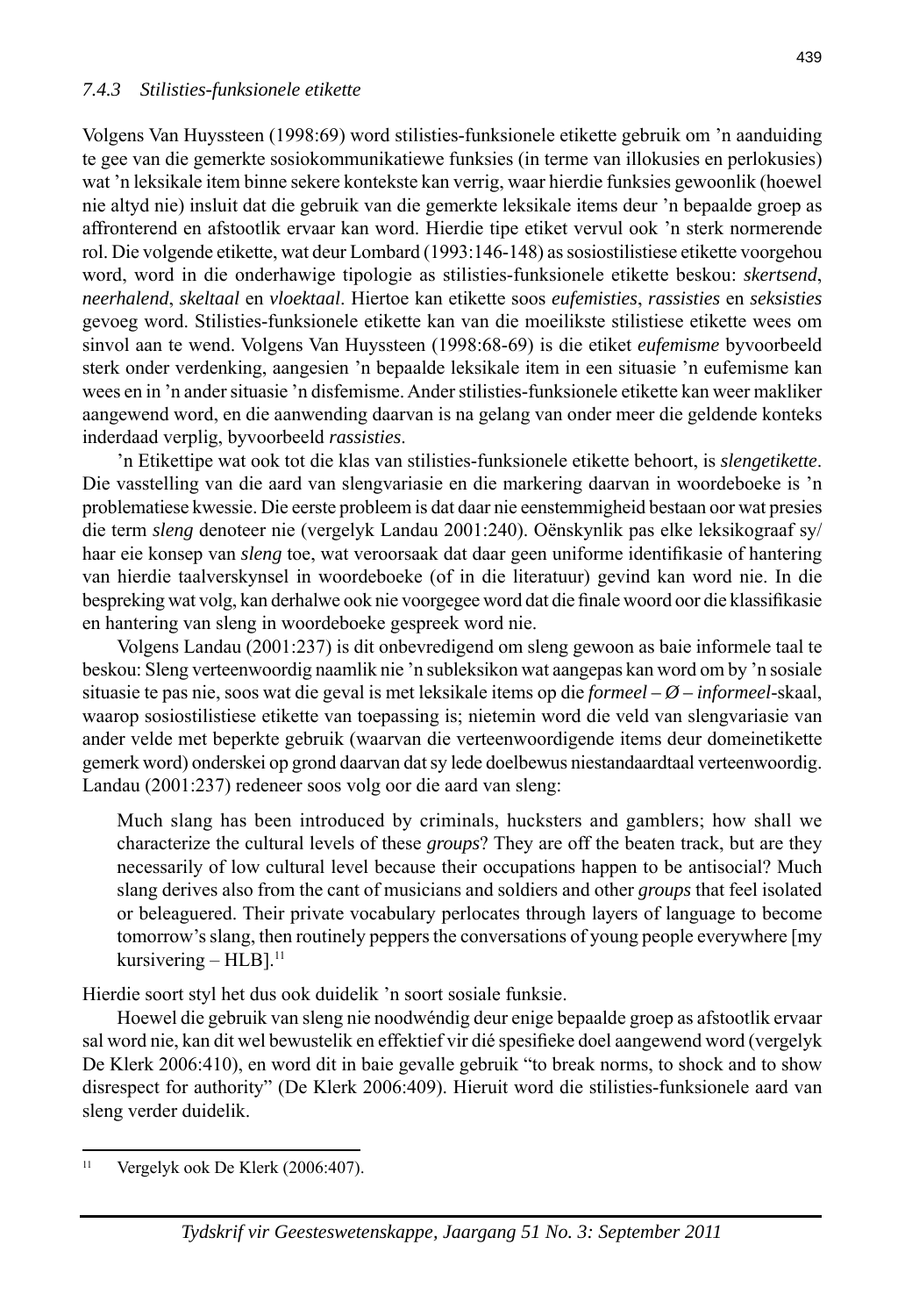Slengtaal kan ook van verskillende tipes wees; vergelyk Southerland & Katamba (1997:555) se beskrywing van dié verskynsel:

 Slang exists alongside jargon and argot [...] as members of a class of speech varieties of *limited usage* in the speech community. Each of these last two mentioned varieties, whether characteristic of an occupational or social group, is confined to a comparatively small number of speakers and is obscure to outsiders. Slang, while it may be fleeting and subject to rapid change, is more widespread and more familiar to large numbers of speakers. Particular 'slangs', however, are very much associated with membership of *groups* and, when used in the presence of another member of the same group, serve as an affirmation of solidarity with other members [my kursivering – HLB].

Volgens Southerland & Katamba (1997:555), De Klerk (2006) en Eble (2006) speel sleng ook 'n belangrike rol in die instandhouding van 'n groep se identiteit: Dit onderskei die sogenaamde in-groep, wat die sleng gebruik (en dus daartoe ingewy is), van die res van die gemeenskap wat dit nie gebruik nie en (gevolglik) nie deel van die groep is nie. Hierdie argument word deur Carstens (2003:361) ondersteun:

 Slenggebruikers is [...] by uitstek *groeptaalsprekers* en hulle vertoon deur hulle taalvorme hulle gebondenheid aan 'n bepaalde groep, byvoorbeeld skoolkinders, studente, misdadigers, soldate.

Indien die argument uitgebrei word om selfs generasies as groepe waartoe sekere taalvome se gebruik beperk is te beskou, word dit duidelik dat sleng inderdaad groepsgebonde eerder as situasie- of domeingebonde is (vergelyk ook Carstens 2003:361-363). Volgens Landau (2001:238), De Klerk (2006:407) en Eble (2006: 413) kan sleng ook temporeel gemerk wees. 'n Leksikale item soos *bok* "hofmaak", wat volgens Brand (2000:44) in *Groot Woordeboek* deur die etiket *stud.* gemerk word, verteenwoordig 'n spesifieke vorm van sleng wat tot die studentegemeenskap van 'n bepaalde era of generasie (en streek?) beperk is en as sodanig vir groepstaal gemerk is. Uit die voorgaande bespreking word die sosiale funksie van sleng bevestig.

 Volgens Landau (2001:237) en De Klerk (2006:408) kan slengtaalelemente wat gepas gebruik word wel later standaardtaalelemente word. Hierin vertoon slengvariasie 'n beperkte ooreenkoms met tegniesetaalvariasie, aangesien tegniesetaalitems ook later standaardtaalitems kan word. Die belangrike verskil is wel dat sodanige standaardtaalitems steeds as tegniesetaalitems kan geld, terwyl slengtaalitems wat met verloop van tyd lede van die standaardtaalleksikon geword het nié meer kontemporêre slengvariasie kan verteenwoordig nie, aangesien 'n leksikale item nie tegelykertyd verteenwoordigend van én die standaardvariëteit én niestandaardtaalgebruik kan wees nie (vergelyk Carstens 2003:361). Bron- en doeltaalelemente wat die leksikale veld van slengvariasie verteenwoordig, word deur *slengetikette*, as 'n subklas van stilisties-funksionele etikette, gemerk. Indien 'n bepaalde element tot 'n besondere groepsleng behoort, soos *bok* hierbo, kan die besondere aard van die slengtaalitem ook deur die etiket benoem word.

# **8. DIE NORME**

Die term *leksikografi ese gemerktheid* is in afdeling 3 voorgestel om reg te laat geskied aan die feit dat 'n duidelike onderskeid tussen streng linguistiese gemerktheid en gemerktheid vir leksikografiese doeleindes bestaan en toegepas word. Linguistiese norme word by die toepassing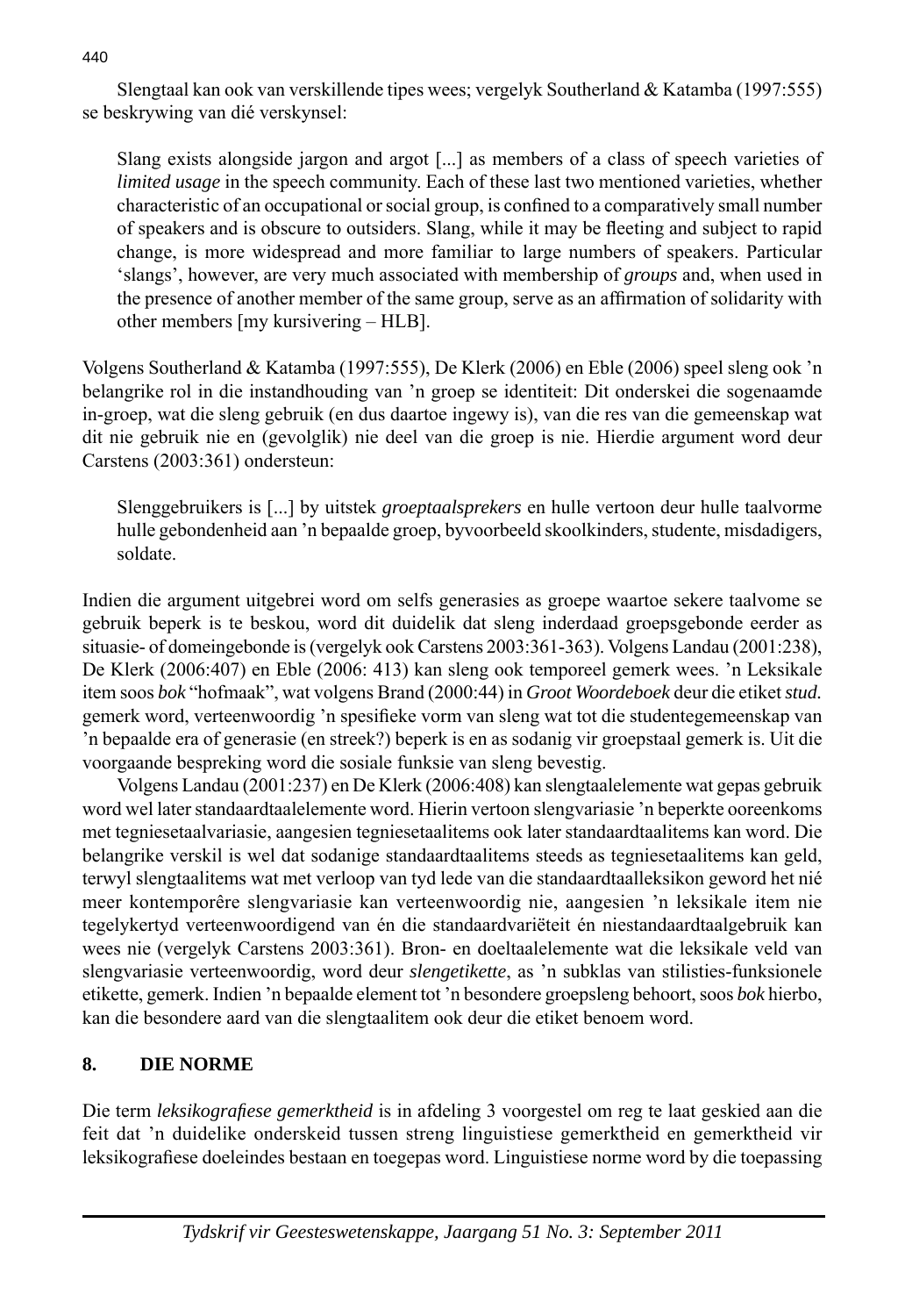van linguistiese markering toegepas en leksikografiese norme by die toepassing van leksikografiese markering. Die (stel) norme wat ten opsigte van leksikografiese markering (dit wil sê die toepassing van etikette) geld, en wat in hierdie artikel geïdentifiseer is, is:

- (i) die woordeboektipe (as 'n produk van die doel, funksie(s), tipiese gebruiksituasie en teikengebruikersprofiel van die woordeboek), wat referensiële ekwivalensie en transtalig verplaasde leksikografiese gemerktheid in die geval van 'n tweetalige woordeboek insluit;
- (ii) sekere kriteria wat vir linguistiese gemerktheid geld, soos gebruiksbeperkings ten opsigte van bepaalde domeine sowel as bepaalde formele en stilistiese kriteria;
- (iii) die woordeboekspesifieke konteks (soos deur Beyer 2006a:60-61 beskryf).

Vergelyk Beyer (2006:200-204) vir 'n bespreking van die volgende inskrywingstipes wat in die aangetoonde literatuur as etikette aangebied word, maar wat as gevolg van die toepassing van die bostaande norme nié as etikette in standaardwoordeboeke erken kan word nie:

- woordsoortaanduiders (volgens Verkuyl et al. 2003:297; Wachal 1994)
- aanduiders van die wetenskaplike name van fauna en flora (volgens Hurtado 1994:22; Brand 2000:23-28)
- aanduiders van etimologie (volgens Gouws 1988:36; Norri 1996:14)
- aanduiders van figuurlike taalgebruik (volgens Gouws 1988:37)
- aanduiders van leksikografiese benoeming (volgens Gouws 1988:37-40; Lombard 1993:145)
- sogenaamde mikrostruktuuretikette (volgens Gouws 1988:40)

Die feit dat hierdie inskrywings nie as etikette erken word nie moet egter nie as die negering van die verteenwoordigde datakategorieë en hulle funksies geïnterpreteer word nie; die betrokke datakategorieë kan en behoort steeds aangebied te word waar die woordeboektipe dit vereis, maar dan nie deur middel van leksikografiese etikette nie.

# **9. PERSPEKTIEF**

'n Relatief breedvoerige beskrywing van die verskillende tipes etikette wat in hierdie studie onderskei word, is gegee. Dit sluit die evaluering van 'n aantal bestaande tipologieë in. Om saam te vat en 'n oorsig te bied, word hieronder 'n kort opsomming van die volledige voorgestelde tipologie gebied:

# **Leksikografi ese etikette**

- *Hoofklas 1:* **Domeinetikette**, wat bepaalde bron- en doeltaalelemente se gebruik tot spesifieke domeine afbaken:
	- *1(a): Geografi ese etikette*, wat ruimtelike spreiding afbaken, soos *Namibiese Afrikaans 1(b): Temporele etikette*, wat gemerkte temporele status aandui
		- *1(b) (i):* Periodiserende etikette, wat bepaalde bron- en doeltaalelemente se gemerkte gebruik relatief tot kontemporêre taalgebruik12 aandui, soos *argaïes*, *verouderend* en *neologisme*

<sup>&</sup>lt;sup>12</sup> Hier verwys "kontemporêre taalgebruik" na die temporele deiktiese sentrum van die standaardwoordeboek.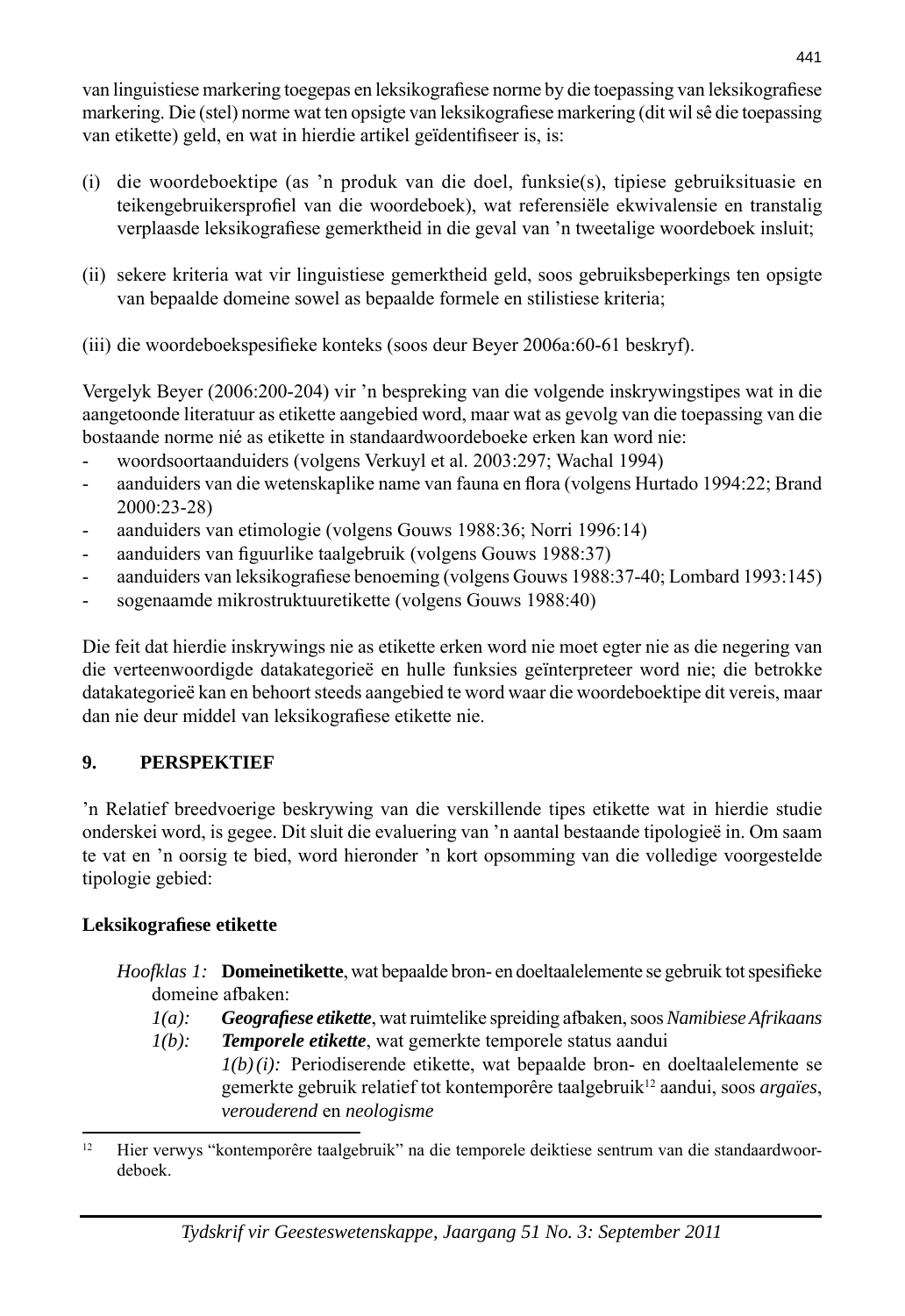- *1(b) (ii):* Historiese etikette, wat bepaalde bron- en doeltaalelemente se verwysing na voorheen bestaande maar tans<sup>13</sup> niebestaande referente merk, soos *histories*
- *1(c): Frekwensie-etikette*, wat gemerkte gebruiksfrekwensie aandui *1(c)(i):* Absolute-frekwensie-etikette, soos *weinig gebruiklik 1(c)(ii):* Relatiewe-frekwensie-etikette, soos *minder gebruiklik*
- *1(d): Tegniese etikette*, wat bepaalde bron- en doeltaalelemente se termstatus in bepaalde spesialiteitsvelde aandui, soos *medies* en *rugby*
- *1(e): Kultuuretikette*, wat die kultuurgebondenheid van bepaalde bron- en doeltaalelemente merk, soos *Duitse kultuurtradisie*

 *Hoofklas 2:* **Linguistiese etikette**, wat bepaalde bron- en doeltaalelemente se relatiewe morfologiese, morfosemantiese, sintaktiese en/of leksikologiese uitsonderlikhede aandui

 *Hoofklas 3:* **Stilistiese etikette**, wat bepaalde bron- en doeltaalelemente se stilistiese gemerktheid aandui:

- *3(a):* **Registeretikette**, wat taalgebruik wat spesifiek by bepaalde situasies of in sekere omstandighede pas, merk, soos *kerktaal* en *poëties*
- *3(b): Sosiostilistiese etikette*, wat die gepastheid van sekere bron- en doeltaalelemente op bepaalde stylvlakke merk, soos *deftig* en *geselstaal*
- *3(c):* Stilisties-funksionele etikette, wat die spesifieke gemerkte sosiokommunikatiewe funksies wat sekere bron- en doeltaalelemente in sekere kontekste kan verrig, aandui, soos *neerhalend* en *sleng*

### **10. TEN SLOTTE**

Die bostaande etikettipologie kan nie op universaliteit of volledigheid aanspraak maak nie. Dieselfde geld die norme wat vir die bepaling van leksikografiese gemerktheid geïdentifiseer is. Vir elke nuwe woordeboek behoort 'n bepaalde werklike doel, funksie(s) en teikengebruikersprofiel in die beplanningsfase saamgestel te word (Gouws & Prinsloo 2005:13). Hierdie elemente van die woordeboekplan bepaal watter spesifieke norme vir die bepaling van leksikografiese gemerktheid toegepas word.

 Die geïdentifi seerde klasse etikette is oop klasse, met ander woorde elemente kan toegevoeg word soos wat kennis oor hierdie belangrike leksikografiese inskrywingstipe en pragmatiese data in woordeboeke ontwikkel en/of die woordeboekspesifieke konteks dikteer.

 Die voorgestelde tipologie is dus geensins voorskriftelik of rigoristies nie, maar verteenwoordig eerder 'n funksionele produk van wetenskaplike beskrywing.

Ongeag die spesifieke etikettipologie of tipologiese raamwerk waarop 'n woordeboekredaksie kan besluit, geld een onmiskenbare vereiste vir 'n gebruikersvriendelike woordeboek, naamlik dat die teikengebruiker deur die gebruikersgids (en ander woordeboekkomponente, waar van toepassing) in staat gestel word om 'n eenduidige en funksionele interpretasie te heg aan elke individuele etiket wat in die woordeboek verskyn, sodat die tweetalige woordeboek se data-aanbod kommunikatiewe ekwivalensie kan verseker en sodat suksesvolle talige kommunikasie gevolglik kan plaasvind.

 Alhoewel die voorgestelde etikettipologie ontwikkel is met die fokus op standaard tweetalige woordeboeke, is die ideaal dat dit mutatis mutandis op enige tipe woordeboek toegepas kan word.

<sup>&</sup>lt;sup>13</sup> Hier verwys "tans" na die temporele deiktiese sentrum van die standaardwoordeboek.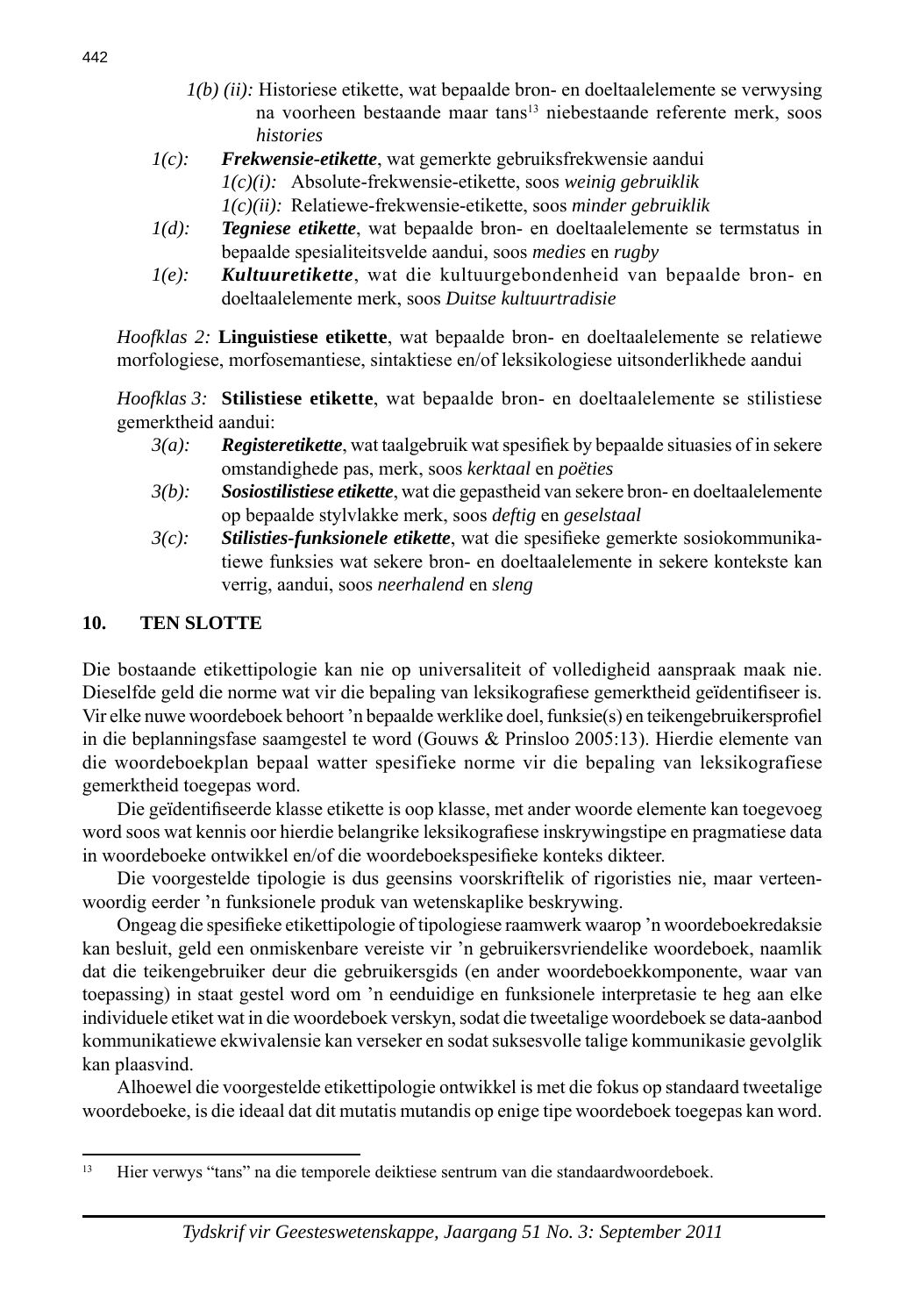Na aanleiding van hierdie studie kan 'n bygewerkte definisie van die term *etiket* nou voorgestel word:

 Die term *etiket* verwys na 'n bepaalde tipe meta-inskrywing in 'n woordeboekartikel met die funksie om die lemma of 'n ander inskrywing in die artikel se uitsonderlikheid in terme van (i) die woordeboektipe, (ii) die relevante linguistiese kriteria en (iii) die woordeboek spesifieke konteks te ekspliseer ten einde kommunikatiewe sukses vir die teikengebruiker te bewerkstellig.

### **BIBLIOGRAFIE**

### **A. Primêre literatuur (woordeboekdata)**

- Du Plessis, M. (red.). 2005. *Pharos Afrikaans-Engels / English-Afrikaans Woordeboek / Dictionary*. Kaapstad: Pharos
- Eksteen, L.C. 1997. *Groot Woordeboek / Major Dictionary*. Veertiende uitgawe. Kaapstad: Pharos.
- Martin, W. & G.A.J. Tops. (hoofreds.). 1999. *Van Dale Groot Woordenboek Nederlands-Engels*. Derde druk. Utrecht & Antwerpen: Van Dale.
- Terrell, P., V. Schnorr, W.V.A. Morris & R. Breitsprecher. (eds). 1999. *Collins German-English / English-German Dictionary*. Fourth edition. Glasgow: HarperCollins.

### **B. Sekondêre literatuur**

Al-Kasimi, A.M. 1977. *Linguistics and Bilingual Dictionaries*. Leiden: E.J. Brill.

- Bergenholtz, H. & S. Tarp. 1995. *Manual of Specialised Lexicography. The Preparation of Specialised Dictionaries*. Amsterdam: John Benjamins.
- Beyer, H.L. 1997. Aard en leksikografiese hantering van sogenaamde geslagtelik neutrale lede van Afrikaanse geslagsopposisiepare. *Suid-Afrikaanse Tydskrif vir Taalkunde* 15(4):107-115.
- Beyer, H.L. 2006. 'n Metaleksikografiese ondersoek na konteksleiding in Afrikaanse vertalende woordeboeke. Ongepubliseerde DLitt-proefskrif, Universiteit Stellenbosch.
- Beyer, H.L. 2006a. 'n Voorlopige model vir die sistematiese beskrywing van gebruikersvriendelikheid in woordeboeke. *Lexikos* 16:46-66.
- Botha, W.F. 1995. Ek *meneer* en jy *meneer*: Hoe word *master* dan gesmeer? *Lexikos* 5B:97-104.
- Brand, J.E. 2000. Lexicographic Inconsistency in the Central List of *Major Dictionary / Groot Woordeboek*. Unpublished MPhil thesis, Stellenbosch University.
- Burkhanov, I. 2003. Pragmatic specifications: Usage indications, labels, examples; dictionaries of style, dictionaries of collocations. Van Sterkenburg, P. (ed.). *A Practical Guide to Lexicography*. Amsterdam & Philadelphia: John Benjamins, pp. 102-113.
- Carstens, W.A.M. 2003. *Norme vir Afrikaans. Enkele riglyne by die gebruik van Afrikaans*. Vierde uitgawe. Pretoria: Van Schaik.
- Cassidy, F.G. 2003. The Rise and Development of Modern Labels in English Dictionaries. Hartmann, R.R.K. (ed.). *Lexicography. Critical Concepts*. London & New York: Routledge, pp. 255-269.
- Crystal, D. 1991. *A Dictionary of Linguistics and Phonetics*. Third edition. Oxford: Blackwell.
- De Klerk, V. 2006. Slang, Sociology. Brown, K. (ed.-in-chief). *Encyclopedia of Language & Linguistics*. Second edition. Oxford, etc.: Elsevier, pp. 407-412.
- De Wet, G. 1998. Die makrostrukturele vergestalting van affi kse en tegnostamme in Afrikaanse vertalende woordeboeke. *Lexikos* 8:154-172.
- Dekker, L. 1991. Vloek, skel en vulgariteit: Hantering van sosiolinguisties aanstootlike leksikale items. *Lexikos* 1:52-60.
- Eble, C. 2006. Slang, Argot and Ingroup Codes. Brown, K. (ed.-in-chief). *Encyclopedia of Language & Linguistics*. Second edition. Oxford, etc.: Elsevier, pp. 412-415.
- Gouws, R.H. 1988. Die gebruik van etikette as leksikografiese hulpmiddel. *Suid-Afrikaanse Tydskrif vir Taalkunde Geleentheidsuitgawe nr. 6*.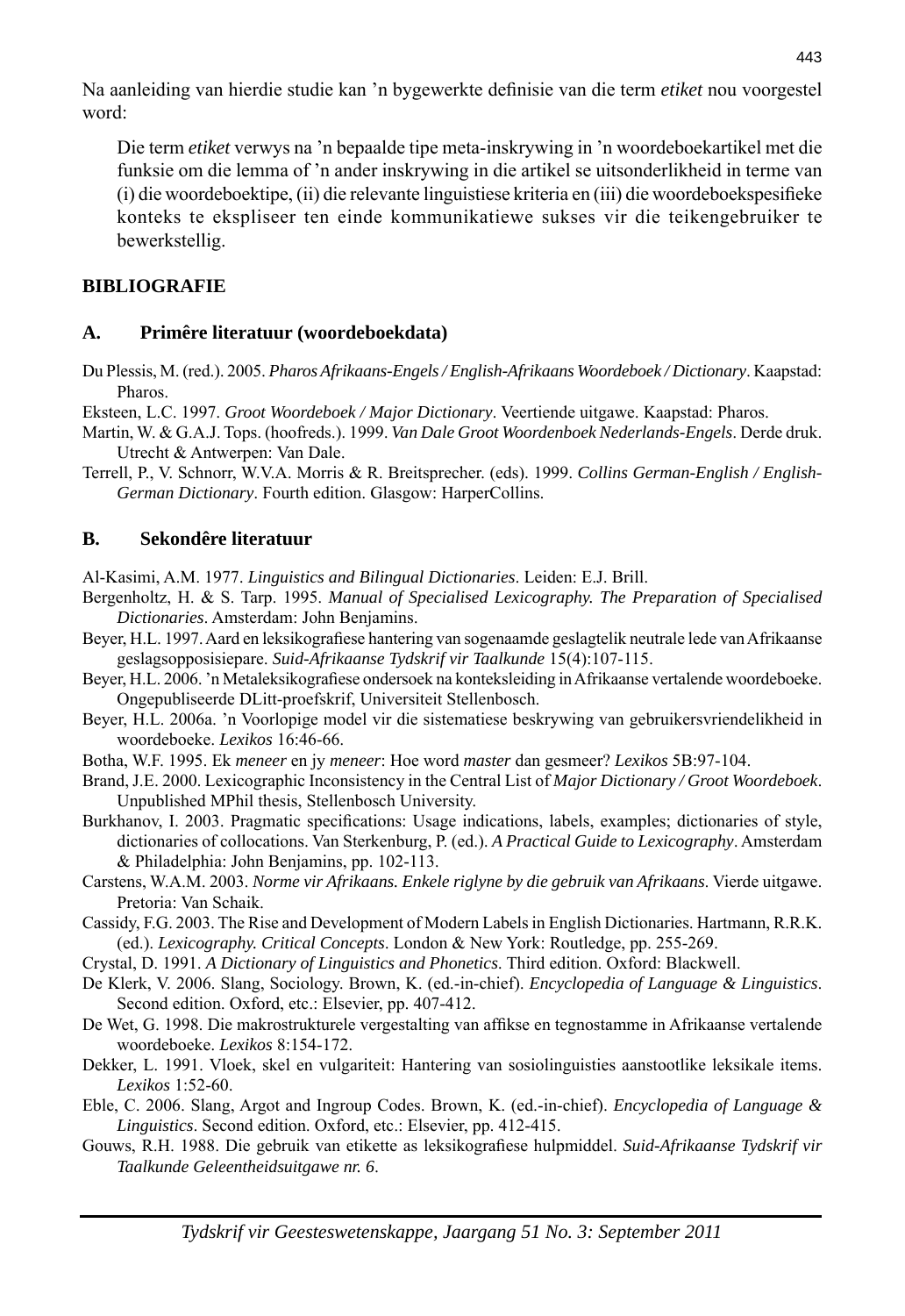Gouws, R.H. 1989. *Leksikografie*. Pretoria & Kaapstad: Academica.

- Gouws, R.H. 1996. Bilingual Dictionaries and Communicative Equivalence for a Multilingual Society. *Lexikos* 6:14-31.
- Gouws, R.H. & D.J. Prinsloo. 2005. *Principles and Practice of South African Lexicography*. Stellenbosch: SUN PReSS.
- Harteveld, P. & A.E. van Niekerk. 1995. Beleid vir die hantering van beledigende en sensitiewe leksikale items in die *Woordeboek van die Afrikaanse Taal*. *Lexikos* 5B: 232-248.
- Hartmann, R.R.K. 1983. On Specifying Context: How to Label Contexts and Varieties of Usage. Hartmann, R.R.K. (ed.). *Lexicography: Principles and Practice*. London, etc.: Academic Press, pp. 109-119.
- Hauptfl eisch, D.C. 1993. Racist Language in Society and in Dictionaries: A Pragmatic Perspective. *Lexikos* 3:83-139.
- Hausmann, F.J. 1989. Die Markierung im allgemeinen einsprachigen Wörterbuch. Hausmann, F.J., O. Reichmann, H.E. Wiegand & L. Zgusta. (Hrsg.). 1989-1991. *Wörterbücher. Dictionaries. Dictionnaires. Ein Internationales Handbuch zur Lexikographie. An International Encyclopedia of Lexicography*. *Encyclopédie internationale de lexikographie*. Berlin & New York: Walter de Gruyter, pp. 649-657.
- Hurtado, C.J. 1994. The Integration of Pragmatic Information in Lexical Entries: A Programmatic Proposal. Hyldgaard-Jensen, K. & V.H. Pedersen (eds). *Symposium on Lexicography VI. Proceedings of the Sixth International Symposium on Lexicography, May 7 – 9, 1992, at the University of Copenhagen*. Tübingen: Max Niemeyer, pp. 21-35.
- Iannucci, J.E. 1985. Sense Discriminations and Translation Complements in Bilingual Dictionaries. *Dictionaries* 7: 57-65.
- Landau, S.I. 2001. *Dictionaries. The Art and Craft of Lexicography*. Second edition. Cambridge: Cambridge University Press.
- Lombard, F.J. 1993. Etikette in sinchronies verklarende woordeboeke. *Lexikos* 3: 140-151.
- Louw, P.A. 1997. Kriteria vir 'n standaard vertalende woordeboek. Ongepubliseerde MA-tesis, Universiteit van Stellenbosch.
- Mugglestone, L. 2000. Labels Revisited: Objectivity and the *OED*. *Dictionaries* 21: 22-36.
- Murphy, M.L. 1991. Defining Racial Labels: Problems and Promise in American Dictionaries. *Dictionaries* 13:43-64.
- Murphy, M.L. 1997. Afrikaans, American and British Models for South African English Lexicography: Racial Label Usage. *Lexikos* 7:153-164.
- Murphy, M.L. 1998. Defining People: Race and Ethnicity in South African English Dictionaries. *International Journal of Lexicography* 11(1):1-33.
- Norri, J. 1996. Regional Labels in Some British and American Dictionaries. *International Journal of Lexicography* 9(1):1-29.
- Norri, J. 2000. Labelling of Derogatory Words in Some British and American Dictionaries. *International Journal of Lexicography* 13(2):71-106.
- Osselton, N.E. 1994. Dialect in General Dictionaries. Hyldgaard-Jensen, K. & V.H. Pedersen. (eds). *Symposium on Lexicography VI. Proceedings of the Sixth International Symposium on Lexicography, May 7-9, 1992, at the University of Copenhagen*. Tübingen: Max Niemeyer, pp. 103-114.
- Prinsloo, D.J. & R.H. Gouws. 2006. Fashion Words in Afrikaans Dictionaries: a Long Walk to Lexicographic Freedom or just a Lexical fly-by-Night? Corino, E., et al. (eds). *Proceedings of the Twelfth EURALEX International Congress on Lexicography, University of Turin, Italy, 6-9 September 2006:*301-312.
- Richards, J.C. & R. Schmidt. 2010. *Longman Dictionary of Language Teaching & Applied Linguistics.* Fourth edition. Harlow: Pearson Education.
- Southerland, R.H. & F. Katamba. 1997. Language in Social Contexts. O'Grady, W., M. Dobrovolsky & F. Katamba (eds). *Contemporary Linguistics. An Introduction*. Fourth edition. London & New York: Longman, pp. 540-590.
- Svensén, B. 1993. *Practical Lexicography. Principles and Methods of Dictionary-Making*. Oxford: Oxford University Press.
- Van Huyssteen, G.B. 1998. Leksikografi ese hantering van seksuele uitdrukkings in Afrikaans. *Suid-Afrikaanse Tydskrif vir Taalkunde* 16(2):63-71.
- Verkuyl, H., M. Janssen & F. Jansen. 2003. The codification of usage by labels. Van Sterkenburg, P. (ed.). *A Practical Guide to Lexicography*. Amsterdam & Philadelphia: John Benjamins, pp. 297-311.